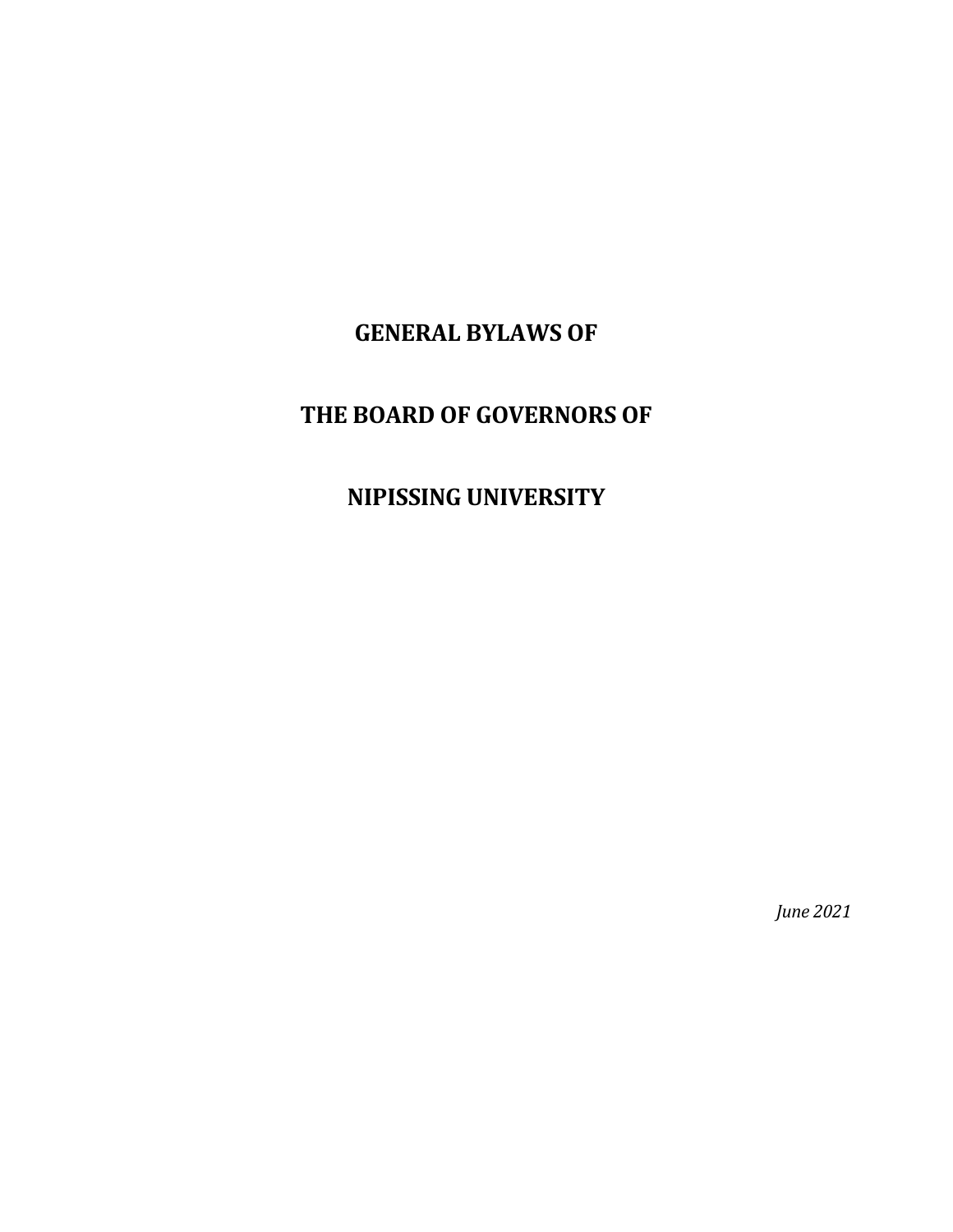| $\mathbf I$   | <b>INTERPRETATION</b>                         | $\mathbf{1}$ |
|---------------|-----------------------------------------------|--------------|
| $\mathbf{I}$  | <b>COMPOSITION OF THE BOARD</b>               | 2            |
| III           | <b>TERM OF OFFICE</b>                         | 3            |
| IV            | CORPORATE SEAL AND EXECUTION OF DOCUMENTS     | 4            |
| V             | <b>POWERS OF THE BOARD</b>                    | 4            |
| VI            | <b>APPOINTMENT OF BOARD MEMBERS</b>           | 5            |
| <b>VII</b>    | ELIGIBILITY FOR APPOINTMENT TO THE BOARD      | 6            |
| <b>VIII</b>   | OFFICERS OF THE BOARD                         | 6            |
| IX            | OFFICERS OF THE UNIVERSITY                    | 9            |
| X             | <b>CHANCELLOR</b>                             | 9            |
| XI            | <b>COMMITTEES OF THE BOARD</b>                | 10           |
|               | <b>Executive Committee</b>                    | 12           |
|               | <b>Standing Committees</b>                    | 13           |
| XII           | <b>MEETINGS OF THE BOARD</b>                  | 19           |
| XIII          | <b>MEETING AGENDA</b>                         | 21           |
| XIV           | <b>ANNUAL MEETING</b>                         | 22           |
| XV            | <b>GENERAL RULES OF PROCEDURE AT MEETINGS</b> | 22           |
| XVI           | <b>CONFLICT OF INTEREST</b>                   | 23           |
| <b>XVII</b>   | <b>CONFIDENTIALITY</b>                        | 23           |
| <b>XVIII</b>  | QUORUM                                        | 23           |
| XIX           | ATTENDANCE AT BOARD AND COMMITTEE MEETINGS    | 24           |
| XX            | <b>RECORD OF PROCEEDINGS</b>                  | 24           |
| XXI           | <b>SPECIAL COMMITTEES</b>                     | 24           |
| <b>XXII</b>   | <b>BORROWING AUTHORITY</b>                    | 24           |
| <b>XXIII</b>  | <b>AUDITS AND REPORTS</b>                     | 25           |
| <b>XXIV</b>   | <b>FINANCIAL YEAR</b>                         | 25           |
| <b>XXV</b>    | <b>BYLAWS OF THE BOARD</b>                    | 25           |
| <b>XXVI</b>   | <b>VACANCIES</b>                              | 26           |
| <b>XXVII</b>  | VACATING A MEMBER FROM THE BOARD              | 26           |
| <b>XXVIII</b> | <b>INDEMNIFICATION</b>                        | 27           |
| Appendix 1    | <b>General Rules of Procedure at Meetings</b> | 29           |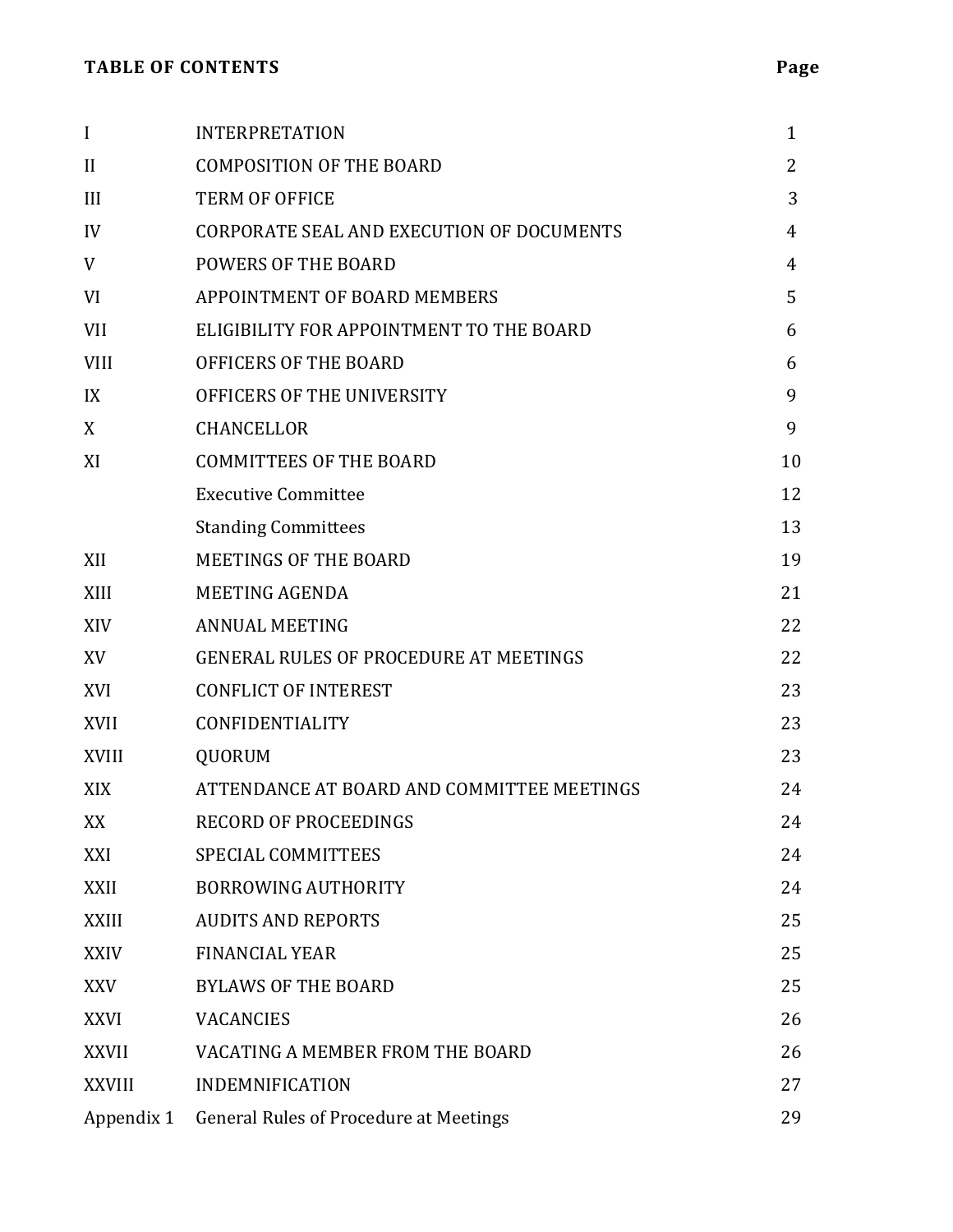# **GENERAL BYLAWS OF THE BOARD OF GOVERNORS OF**

# **NIPISSING UNIVERSITY**

All previous bylaws are hereby repealed and the following bylaws are enacted by the Board of Governors of Nipissing University.

## **I. INTERPRETATION**

- 1. In these bylaws,
	- a) "**Act**" means the most recent version of The Nipissing University Act (NU Act).
	- b) "**Board**" means the Board of Governors of the University so described in Section II.
	- c) "**Chancellor**" means the Chancellor of the University.
	- d) "**Constituent Board Member**" means a member appointed or elected by their representative constituency as defined in Section II.1.b), c) and f) to j). A Constituent Board Member has voting privileges.
	- e) "**Ex-officio**" means a member by virtue of the person's office. The position may be "voting" or "non-voting". The Chancellor, the President & Vice-Chancellor and the Mayor of the City of North Bay (or his/her delegate) are Ex-officio Board Members (voting).
	- f) "**Member**" means a Constituent, Non-Constituent, or Ex-officio Board Member.
	- g) "**Non-Constituent Board Member**" means a member of the public appointed by the Board or by the Lieutenant-Governor-in-Council as defined in Section II.1.d) and II.1.e). Non-Constituent Board Members may also be referred to as "External" members. A Non-Constituent Board Member has voting privileges.
	- h) "**Officer of the Board**" means the Chair, the Vice-Chair, the Vice-Chair Pro Tem, the Chancellor, the President & Vice-Chancellor (who is also Secretary of the Board), and such other members as the Board may designate from time to time.
	- i) "**Officer of the University**" means the President & Vice-Chancellor, the Vice-President(s), and such other officers as may be designated from time to time by the Board. Voting privileges apply only to the President & Vice-Chancellor. The Vice-Presidents and other such officers do not have voting privileges.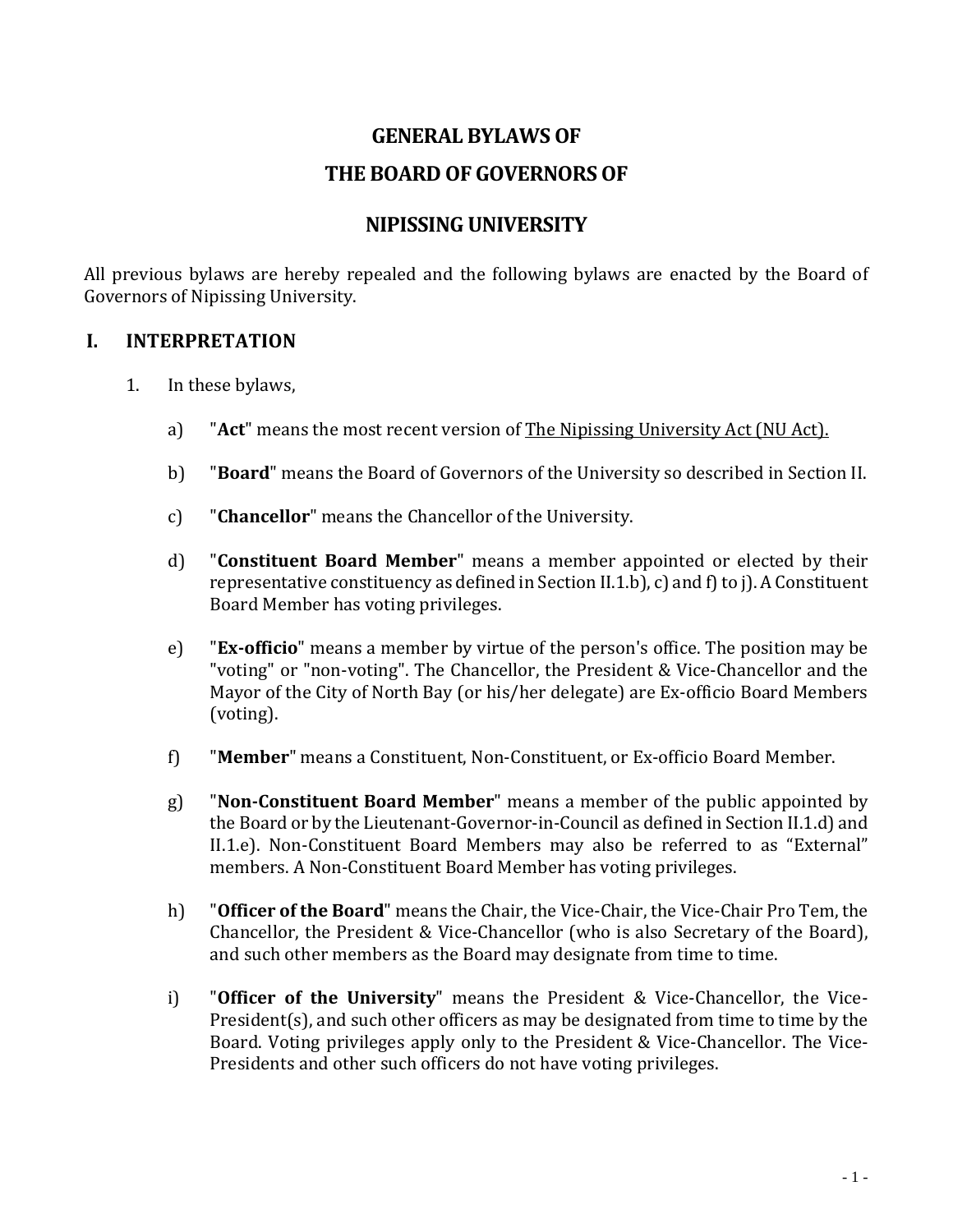- j) "**Official Observer**" means such members of the University community or the community-at-large as approved by the Chair of the Board to attend or participate in discussion (non-voting) at Board meetings.
- k) **"Recording Secretary"**is the person designated to record the proceedings at Board and/or committee meetings.
- l) **"Secretary of the Board"** shall have charge of the minutes and records of the Board and shall cause to be issued notices of all meetings of the Board. Such duties, which are borne by the President & Vice-Chancellor, include approval and sign-off of the minutes of regular and special meetings of the Board.
- m) "**Signing Officer**" means any Officer of the Board and any Officer of the University so designated by the Board of Governors.
- n) "**Teaching Staff**" includes professors, associate professors, assistant professors, lecturers, associates, instructors, and all others engaged in the work of teaching or giving instruction to do research.
- o) "**University**" means Nipissing University.
- p) **"University Secretary"** (also known as the Board Secretary) reports to the President & Vice-Chancellor and is the designated University administrator tasked with providing support to the Board. The University Secretary shall attend all meetings of the Board and will record, or cause to be recorded, the proceedings of such meetings.

# **II. COMPOSITION OF THE BOARD**

- 1. The composition of the Board, as established by the Act of Incorporation, shall consist of not more than 26 members as follows:
	- a) The Chancellor and the President & Vice-Chancellor of the University, who shall be members by virtue of their offices;
	- b) The Mayor of North Bay or a member of the City Council designated by the Mayor, who shall be a member by virtue of his/her office;
	- c) The Chief of Nipissing First Nation or a member of Nipissing First Nation designated by the Chief, who shall be a member by virtue of his/her office;
	- d) Six persons appointed by the Lieutenant-Governor-in-Council;
	- e) Six persons elected by the Board to represent a broad spectrum of the public;
	- f) Two persons elected by the Senate from among the faculty members on the Senate and two faculty members who are non-Senators elected by the faculty-at-large. Where possible, there should be representation from each faculty;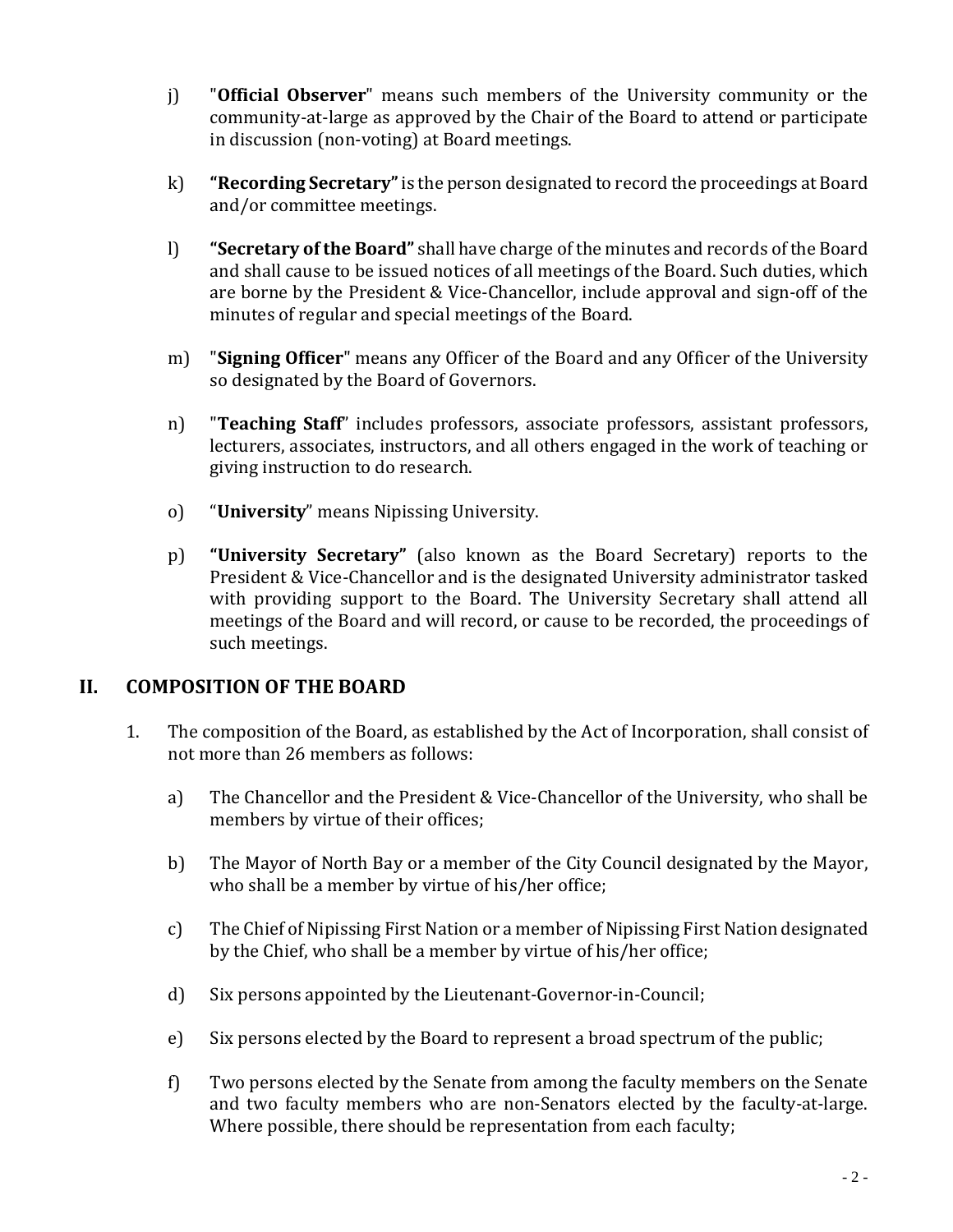- g) Two students of the University elected by the students of the University;
- h) Two full-time non-teaching employees of the University elected by the full-time non-teaching employees of the University as follows:
	- i. One member from Administrative Staff as elected by the full-time Administrative Staff; and
	- ii. One member from Support Staff as elected by the full-time Support Staff.
- i) One person, who is neither a student nor a faculty member nor Officer of the University, appointed by the University Alumni Association from among its members; and
- j) One person appointed by the Indigenous Council on Education, established by the University, from among its members.

Under subsection h) above, if an elected individual's status changes during his/her term on the Board (e.g. due to a promotion from support staff to an administrator), he/she will complete the term in the same capacity as initially elected.

# **III. TERM OF OFFICE**

- 1. The term of office of the Chancellor shall be four years, and he or she may be appointed for a maximum of two consecutive terms.
- 2. The term of office for Constituent Board Members elected under Section II.1.f) and II.1.h) shall be three years. They shall not serve for more than six consecutive years but shall be eligible again for appointment or election to the Board after one year's absence from the Board.
- 3. The term of office for Non-Constituent Board Members appointed under Section II. 1.d) and II.1.e) shall be three years. They shall not serve for more than six consecutive years but shall be eligible again for appointment or election to the Board after one year's absence from the Board.
- 4. With exceptions noted in III.5 and III.6 below, the commencement of the Board Member's appointment shall be July 1 of each year unless an appointment is made mid-term to replace a vacated position on the Board. The retirement date shall be June 30th of each year.
- 5. The commencement of an LGIC appointment shall be the date of the Order in Council received from the Office of the Lieutenant Governor.
- 6. The commencement of the student representatives' appointments shall be May 1 of each year unless an appointment is made mid-term to replace a vacated position on the Board. The retirement date shall be April 30 of each year.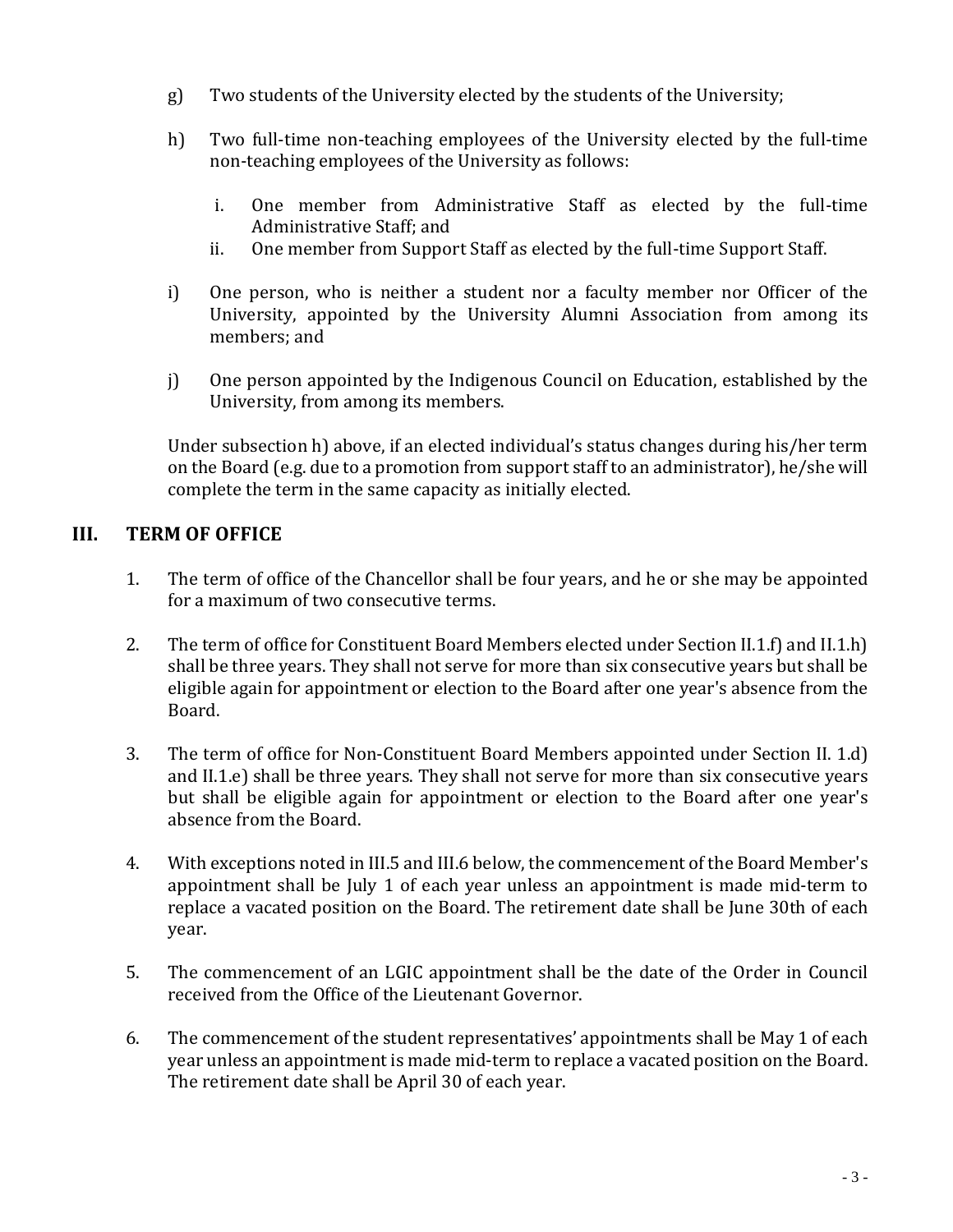7. Service on the Board for the remainder of a vacating member's term shall not be included in the calculation of six consecutive years of service under subsections 2 and 3 above.

# **IV. CORPORATE SEAL AND EXECUTION OF DOCUMENTS**

- 1. The corporate or common seal of the University shall be in the custody of the President & Vice-Chancellor, or designate, or such other person as the Board may, from time to time, designate.
- 2. a) All contracts, documents or instruments requiring approval by Board resolution shall be signed by one of the Board Chair or Vice-Chair and one of the President & Vice-Chancellor or a Vice-President, unless otherwise specified by Board policy. All such contracts, documents or instruments in writing, so signed, shall be binding upon the Board without any further formality. The Corporate Seal of the University may, when required, be affixed to the said signed contracts, documents or instruments in writing.
	- b) All other contracts, documents or instruments in writing of an administrative nature requiring execution by the University, or on behalf of the University, shall be signed by any two of the President & Vice-Chancellor, Vice-Presidents, Chair of the Board or Chair of the Audit and Finance Committee, unless otherwise specified by Board policy, and all such contracts, documents or instruments in writing, so signed, shall be binding upon the Board and the University without any further authorization or formality. The corporate seal of the University may, when required, be affixed thereto.
	- c) All negotiable instruments issued by the University shall be signed by any two of the President & Vice-Chancellor, Vice-Presidents, Chair of the Board or Chair of the Audit and Finance Committee of the Board or any Officer of the Board or any other Officer so designated by the Board of Governors in such manner as may be designated, from time to time, by the Board.

# **V. POWERS OF THE BOARD**

- 1. Except for those matters assigned by the Act to the Senate, the government of the University, the control of its property and revenues, and the conduct of its business affairs, are vested in the Board.
- 2. The Board may exercise such powers as are necessary to carry out its duties and, without limiting the generality of the foregoing, the Board may:
	- a) Appoint and remove the President & Vice-Chancellor, in consultation with the Senate.
	- b) Appoint, promote, suspend, grant leave to and remove the Teaching Staff, the Deans of all the faculties, and all other officers and employees of the University.
	- c) Grant tenure to a member of the faculty and terminate such tenure.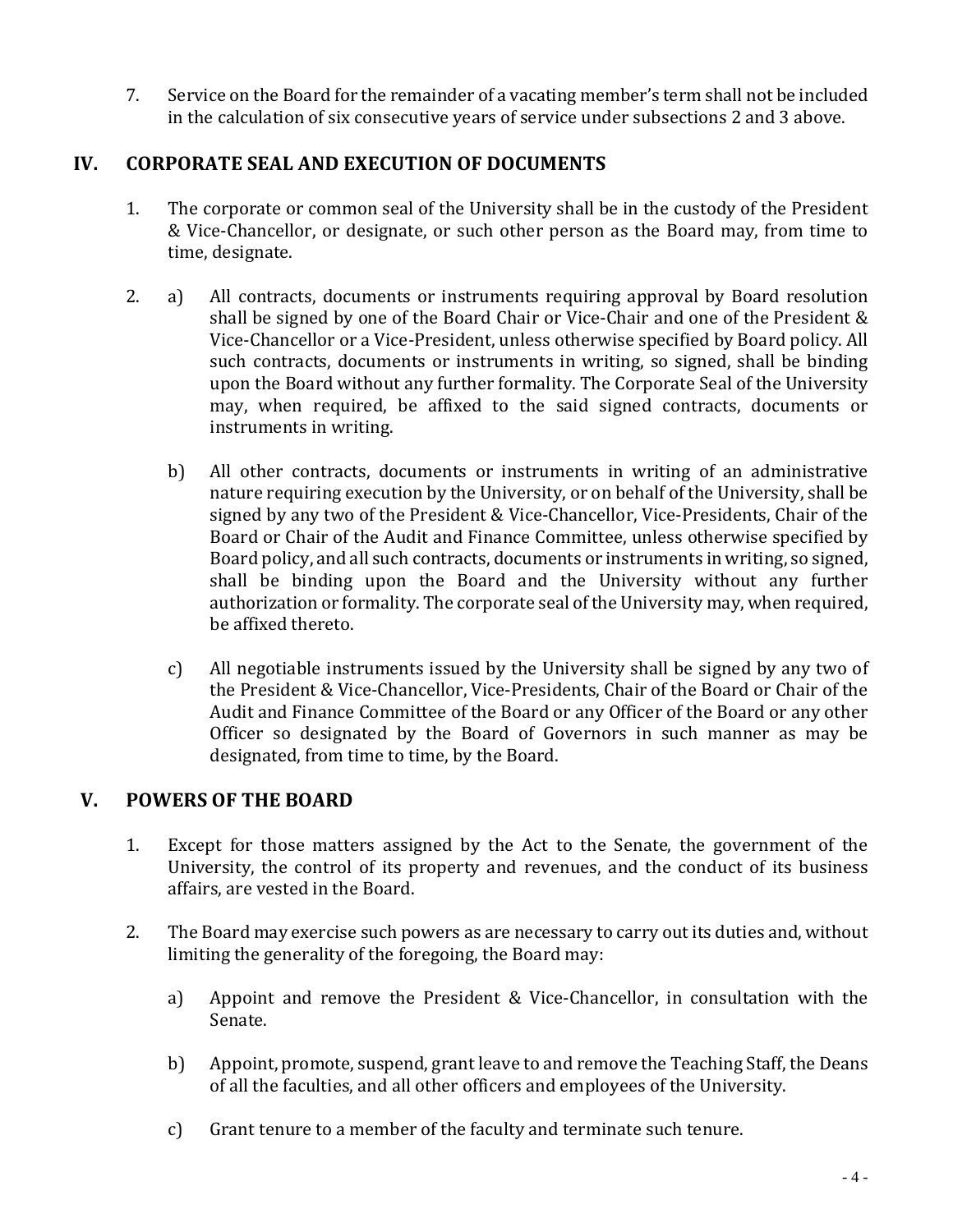- d) Fix the duties and salaries and other benefits of the officers and employees of the University.
- e) Appoint and discharge committees, but if the Board delegates to a committee the power and authority to act for the Board, a majority of the members of the committee shall be members of the Board.
- f) Plan and implement the physical development of the University.
- g) Establish and collect fees and charges for academic tuition and for services of any kind that may be offered by the University, and collect other fees and charges, as approved by the Board, on behalf of any entity, organization or element of the University.
- h) Regulate the conduct of the members of the faculty, students, officers and employees of the University and of all other persons coming upon and using the University's property or deny any person access to the University's property.
- i) Establish and enforce rules and regulations with regard to the use and occupancy of the University's buildings, grounds and facilities.
- j) Make bylaws and regulations for the conduct of the Board's affairs.
- 3. Where there is a question as to the proper body within the University to exercise jurisdiction in a discipline matter, the Board shall determine which body has jurisdiction, and the decision of the Board will be final.

## **VI. APPOINTMENT OF BOARD MEMBERS**

- 1. Each year, at the last meeting before the annual meeting, the Board shall hear the names of those members described in Section II whose terms expire during the current year. These names shall be recorded in the official minutes of that meeting.
- 2. Twenty-one (21) days before the annual meeting of the Board, the University Secretary, on behalf of the Chair of the University Governance Committee, shall distribute to the members of the Board the names of individuals recommended to fill any upcoming vacant Non-Constituent positions.
- 3. At the annual meeting, or at any time as appropriate, the Board shall receive from the Governance Committee:
	- a) A slate of recommendations for Non-Constituent Public-at-Large Board memberships equal to the total number of vacancies.
	- b) A slate of recommendations for Non-Constituent LGIC appointees for submission to the provincial Public Secretariat for consideration, recognizing that the Lieutenant Governor of Ontario will determine the final order(s).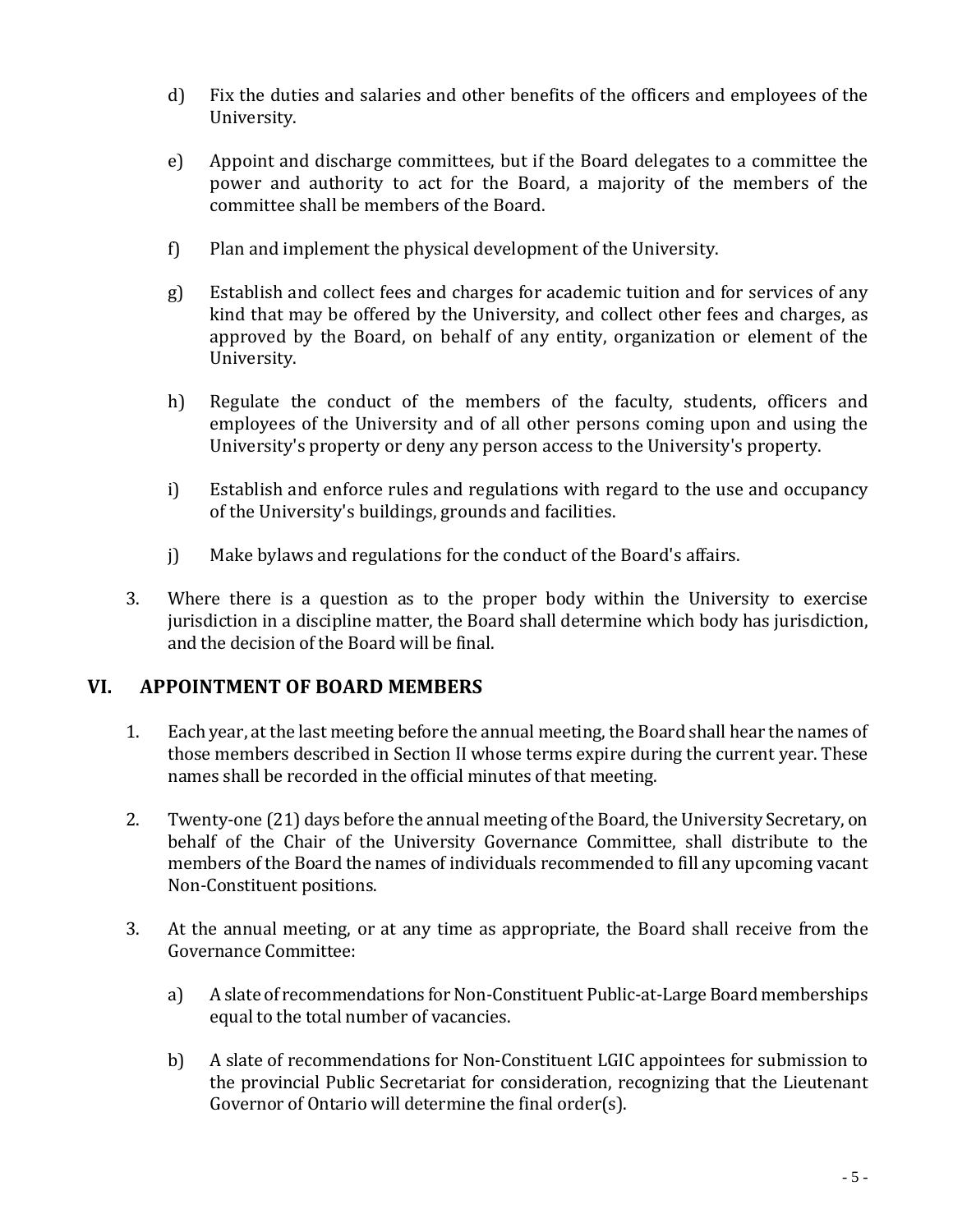- c) The names of the four faculty members, the two student members, the alumni member, the two full-time non-teaching employee members, and the member of the Indigenous Council on Education that have been selected to fill the upcoming Constituent Board vacancies, if available at that time.
- 4. The names submitted to fill the Non-Constituent Board vacancies shall be approved by resolution.
- 5. The Executive Committee shall designate the Non-Constituent names as either a "Board appointment" or as a nominee for a "Lieutenant-Governor-in-Council (LGIC) appointment".
- 6. A Board vacancy at any time other than at the end of a normal term shall be filled in the same manner in which the original appointment was made. The Board shall have sole discretion to decide whether or not the vacancy shall be filled.

# **VII. ELIGIBILITY FOR APPOINTMENT TO THE BOARD**

Any person is eligible for appointment to the Board of Governors whose name is submitted by the Governance Committee to the annual meeting with the following exceptions:

- 1. No person appointed to represent the public (Non-Constituent Board member) shall be a full-time student, faculty member or Officer of the University or any federated or affiliated college, or a member of the faculty, staff, full-time student body, governing body or Senate of any other institution of higher learning (i.e. government recognized postsecondary institutions).
- 2. A person who is not a Canadian citizen or permanent resident of Canada.
- 3. A partner/spouse of a current full-time staff member (faculty, administration or support staff) is not eligible for consideration of Board membership due to a conflict of interest.
- 4. A former full-time Nipissing University staff member (faculty, administration or support staff) is not eligible for consideration of Board membership for the first seven (7) years following his/her final day of employment at Nipissing University.

# **VIII. OFFICERS OF THE BOARD**

- 1. At the annual meeting, the Board shall elect the Chair, Vice-Chair, and Vice-Chair Pro Tem from among its Non-Constituent Board Members. The nomination and election process will follow the procedures outlined in the Election of Board Officers Policy (approved by Board Resolution #2018-05-06 and as may be amended from time to time).
- 2. Officers of the Board shall perform the duties prescribed by these bylaws.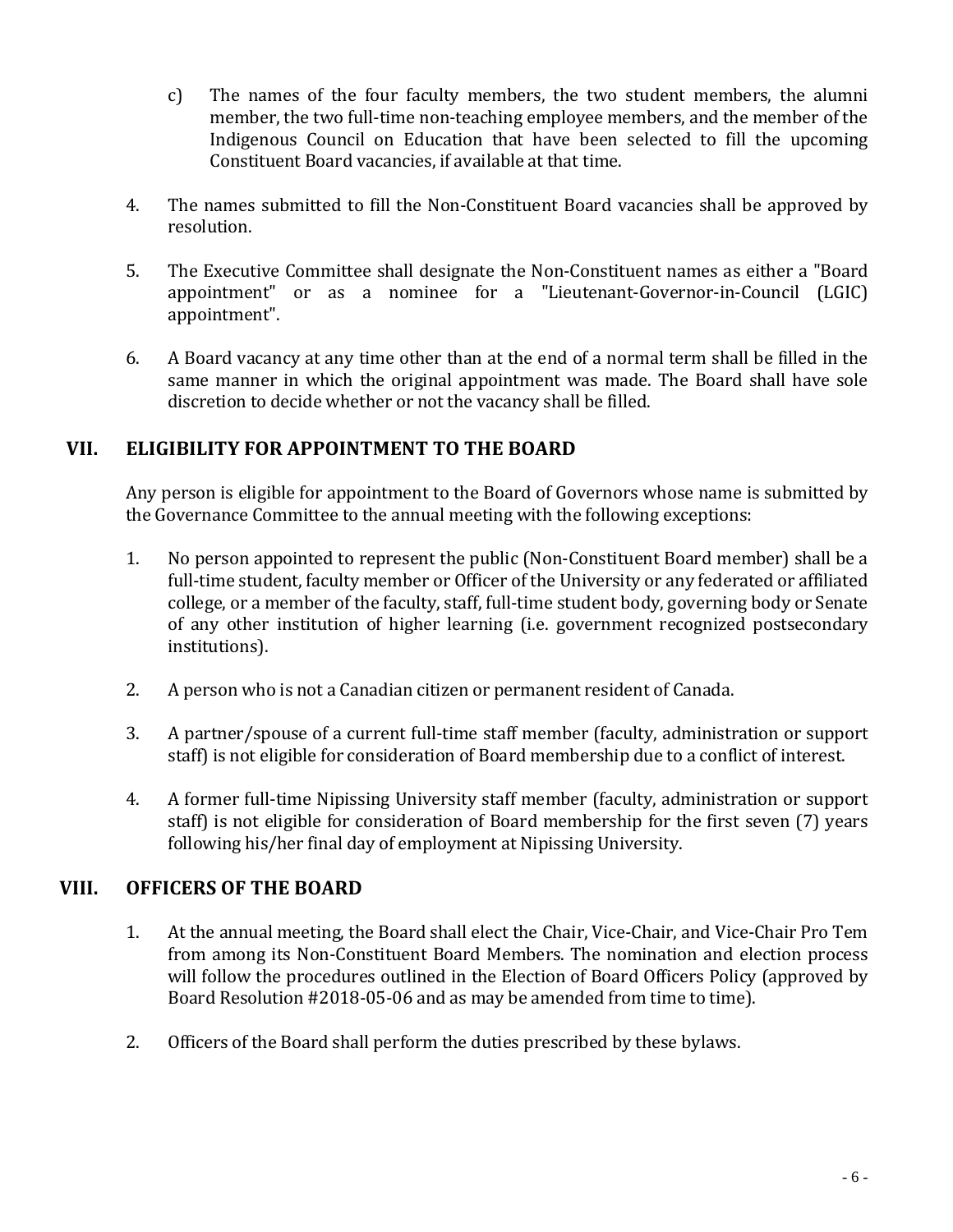## 3. CHAIR

At the annual meeting, the Board shall elect the Chair of the Board from among its Non-Constituent Board Members. The Board Chair shall assume responsibility for this role for a period of one year and shall be eligible to serve a maximum of three consecutive terms. Normally, the individual elected shall have three years' experience on Nipissing University's Board of Governors (i.e. the person shall be in the second half of his/her term [six year term of service]) but still must be in compliance with the Nipissing University Act, Section 9 (2) in terms of the number of years on the Board.

If the Chair position becomes vacant for any other reason, the Board shall elect a new Chair of the Board at the next Board meeting or as soon as practical. The guidelines listed above will be followed.

If the Board member's term as Chair ends prior to the end of his/her term on the Board, he/she may return to his/her former role as a voting Board member to complete his/her term on the Board. He/she may also be invited by the Officers of the Board to sit on the Executive Committee for a one year period as a non-voting committee member.

If the last year of the Chair's term of office coincides with his/her final year on the Board, he/she may be invited by the Officers of the Board to sit on the Board of Governors and/or the Executive Committee for a one year period as an Official Observer (non-voting).

#### Duties:

The duties of the Chair of the Board include, but are not limited to, the following:

- a) The Chair of the Board shall preside over the Board's meetings and, if the Chair of the Board is unable to act for any reason or in the event of a temporary vacancy in that office, the Vice-Chair or Vice-Chair Pro Tem of the Board shall act in the Chair's place and, if the Chair, the Vice-Chair and the Vice-Chair Pro Tem of the Board are unable to act for any reason, the Board may appoint one of its Members to act temporarily in their place;
- b) Chair regular and special meetings of the Executive Committee;
- c) Act as a Signing Officer;
- d) Chair the Presidential Compensation Subcommittee and exercise its mandate with regard to negotiating the terms of the President & Vice-Chancellor's contract;
- e) As Chair of the President's Annual Review Committee, evaluate regularly, the performance of the President & Vice-Chancellor and make such recommendations to the Board as from time to time may be necessary;
- f) As Chair of the Presidential Compensation Subcommittee, periodically (no less than every five years) review the President & Vice-Chancellor's performance evaluation process and recommend changes to the process, as required;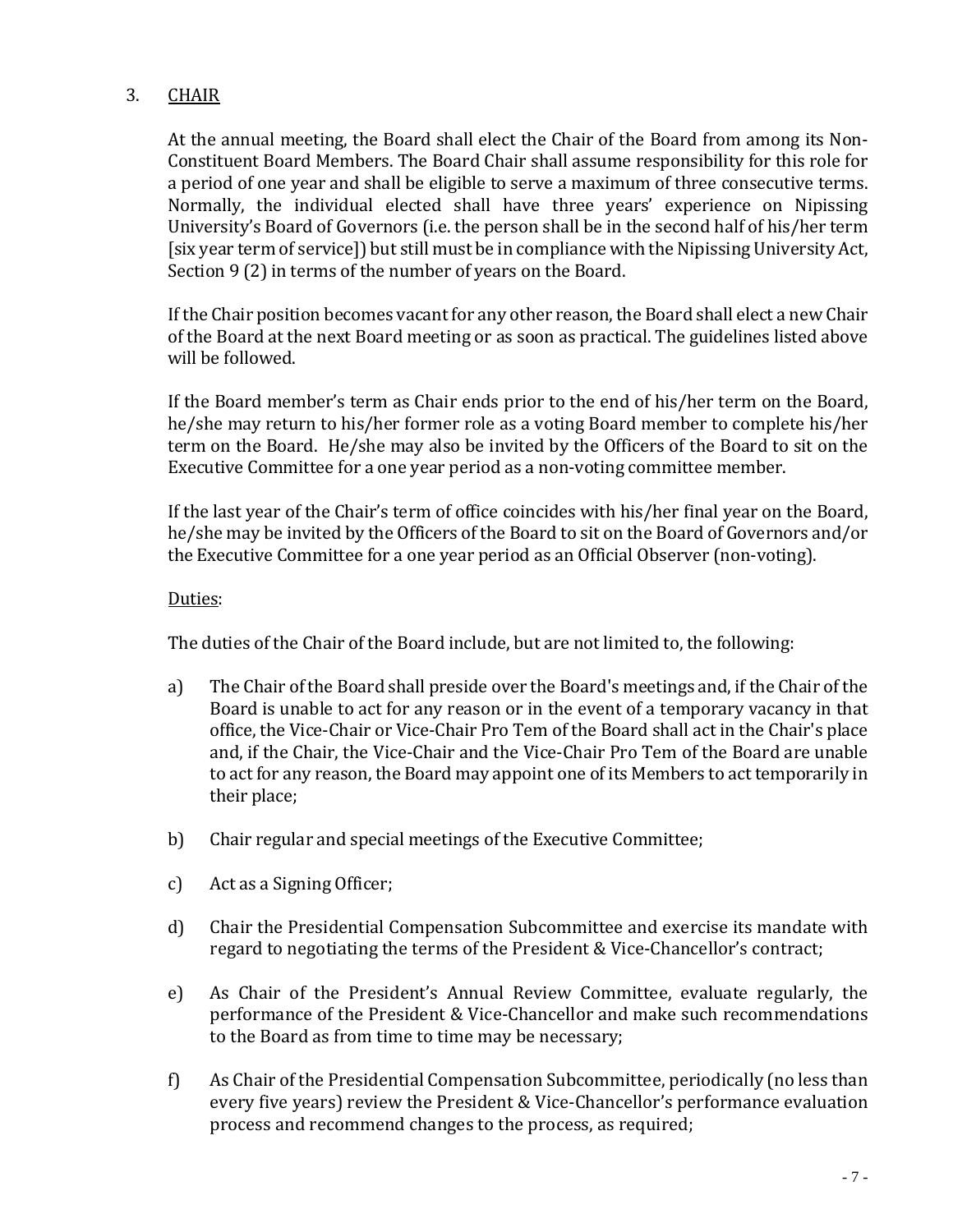- g) Participate in activities of the Chairs of governing Boards of Ontario universities;
- h) Represent the Board of Governors at formal and other functions held on campus and elsewhere;
- i) Perform such other duties as may, from time to time, be required by the Board.

#### 4. VICE-CHAIR

The Board Vice-Chair shall assume responsibility for this role for a period of one year and shall be eligible to serve a maximum of three consecutive terms.

#### Duties:

The duties of the Vice-Chair of the Board include, but are not limited to, the following:

- a) Chair regular or special meetings of the Board in the absence of the Chair of the Board;
- b) Chair regular or special meetings of the Executive Committee in the absence of the Chair of the Board;
- c) Be a member of the Audit and Finance Committee;
- d) Be a member of the Presidential Compensation Subcommittee and the President's Annual Review Committee;
- e) Represent the Board of Governors at formal and other functions held on campus and elsewhere in the absence of the Chair of the Board;
- f) Be given signing authority on behalf of the Chair, in the absence of the Chair;
- g) If the Board Chair is unable to attend the Board meeting, the Vice-Chair of the Board will chair the meeting and will be entitled to the same voting privileges of the Board Chair at the meeting. Likewise, if the Board Chair is unable to attend a standing committee meeting, the Vice-Chair of the Board may represent the Board Chair and retain the voting privileges of the Board Chair for the meeting;
- h) Such other duties as may, from time to time, be required by the Board.

#### 5. VICE-CHAIR PRO TEM

The Board Vice-Chair Pro Tem shall assume responsibility for this role for a period of one year and shall be eligible to serve a maximum of three consecutive terms.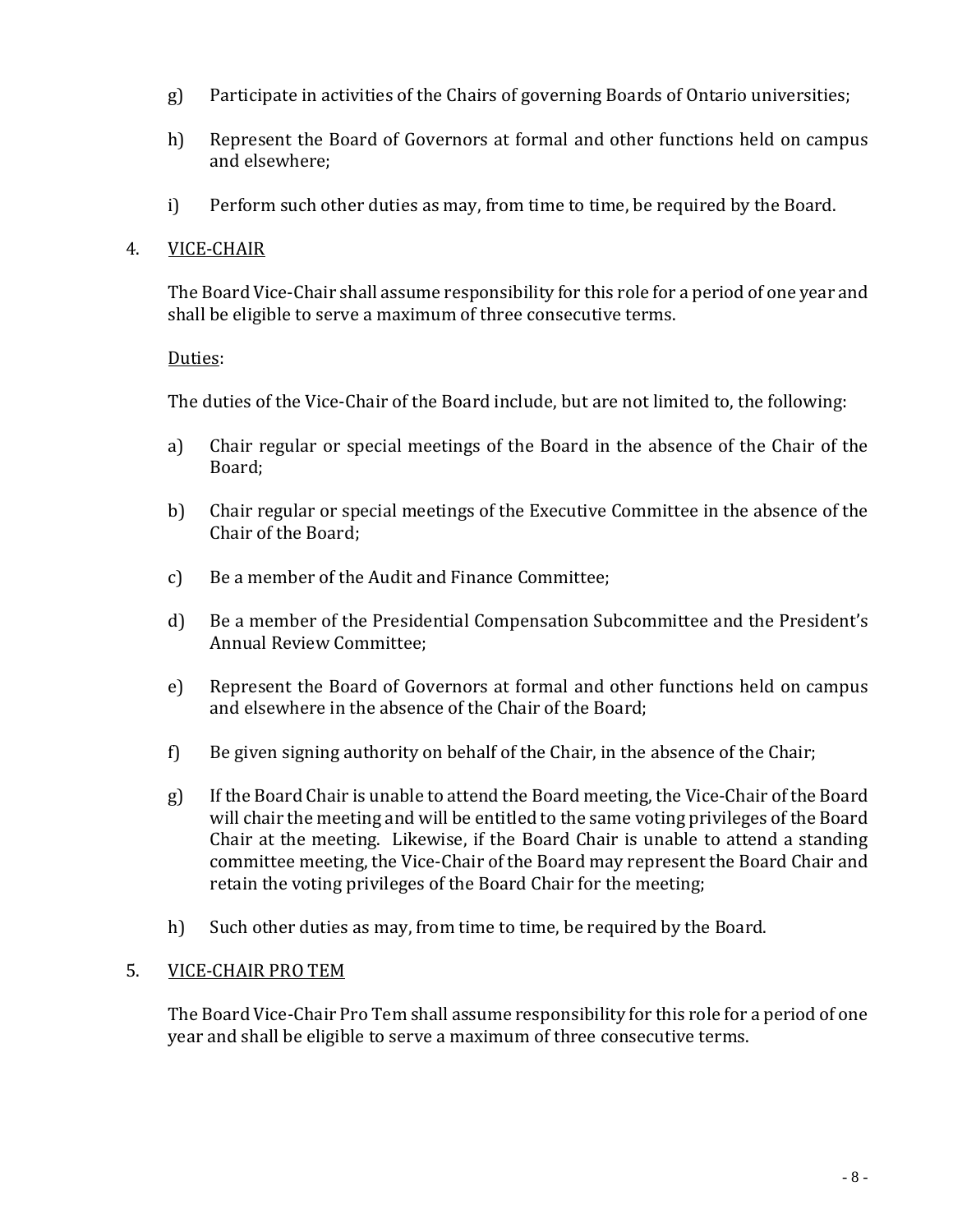## Duties:

The duties of the Vice-Chair Pro Tem of the Board include, but are not limited to, the following:

- a) Chair regular or special meetings of the Board in the absence of the Chair of the Board and the Vice-Chair;
- b) Chair regular or special meetings of the Executive Committee in the absence of the Chair of the Board and the Vice-Chair;
- c) Be a member of the Audit and Finance Committee;
- d) Be a member of the President's Annual Review Committee;
- e) Represent the Board of Governors at formal and other functions held on campus and elsewhere in the absence of the Chair of the Board and the Vice-Chair;
- f) Perform such other duties as may, from time to time, be required by the Board.

## **IX. OFFICERS OF THE UNIVERSITY**

## 1. PRESIDENT & VICE-CHANCELLOR

The President & Vice-Chancellor is the Chief Executive Officer of the University and Chair of the Senate. When the Chancellor is absent or if there is a vacancy in the office of the Chancellor, the President & Vice-Chancellor shall perform the functions of the Chancellor. Subject to the will of the Board, the President & Vice-Chancellor shall have supervision over, and direction of, the academic and general administration of the University, the members of the faculty, officers, employees and students, and such other powers and duties as may be conferred upon or assigned by the Board.

The President & Vice-Chancellor is a voting Member of the Board of Governors and serves as Secretary of the Board.

#### 2. VICE-PRESIDENT(S) AND OTHER OFFICERS

The Board may, on the recommendation of the President & Vice-Chancellor, acting on advice from the Senate for academic appointments, appoint one or more Vice-Presidents and other senior administrators who shall have such powers and duties as may be conferred on them by the Board. These individuals do not have voting privileges on the Board or on Board standing committees.

# **X. CHANCELLOR**

The Chancellor shall be appointed by the Board for a term of four years and may be appointed for a maximum of two consecutive terms. The Chancellor is the titular head of the University and shall confer all degrees, honorary degrees, diplomas and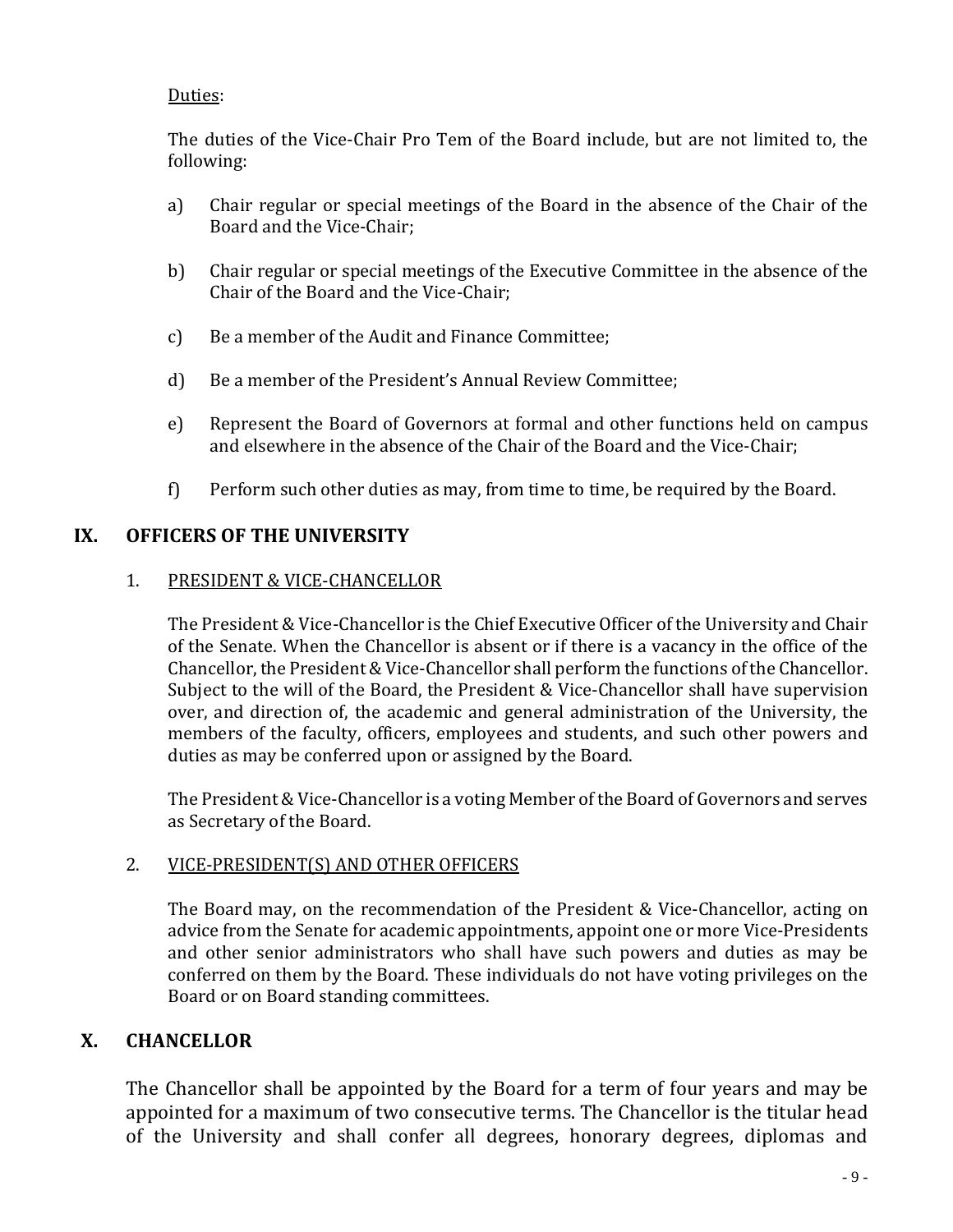certificates. In the absence of the Chancellor or where there is a vacancy in that office, the President & Vice-Chancellor shall act in the Chancellor's place. If the President & Vice-Chancellor is absent or unable to act, another person designated by the Board shall act in the Chancellor's place. The Chancellor has voting privileges at the Board and committee level.

## **XI. COMMITTEES OF THE BOARD**

- 1. The committees constituted by the Board shall be as follows:
	- a) Executive Committee;
	- b) Standing committees, being those committees whose duties are normally continuous; and
	- c) Special committees, consisting of persons appointed by the Board for specific duties of a non-recurrent nature whose powers will expire with the completion of the task assigned.
- 2. The Chair of the Board, President & Vice-Chancellor and Chancellor shall be ex-officio (voting) members on all committees.
- 3. The Vice-Presidents shall be ex-officio (non-voting) members on all committees except the Executive Committee.
- 4. Other senior administrators may be asked by the President & Vice-Chancellor to attend committee and Board meetings as resource personnel.
- 5. Board members will be asked to serve on at least one committee.
- 6. Standing Committees shall be chaired by non-constituent Board members.
- 7. Committee assignments shall be made by the Officers of the Board.
- 8. At the first Board meeting of the year, the Officers of the Board shall present their selections for the following positions:
	- a) Chairs and members of the standing committees;
	- b) Representatives to the Senate and Senate standing committees; and
	- c) Representatives to fill vacancies on any other committees as required.
- 9. All members of committees, other than ex-officio members, shall hold office at the pleasure of the Board. Vacancies occurring in the membership of a committee (including its Chair) shall be filled by individuals selected by the Officers of the Board. Notwithstanding such vacancies, the remaining members of the committee shall have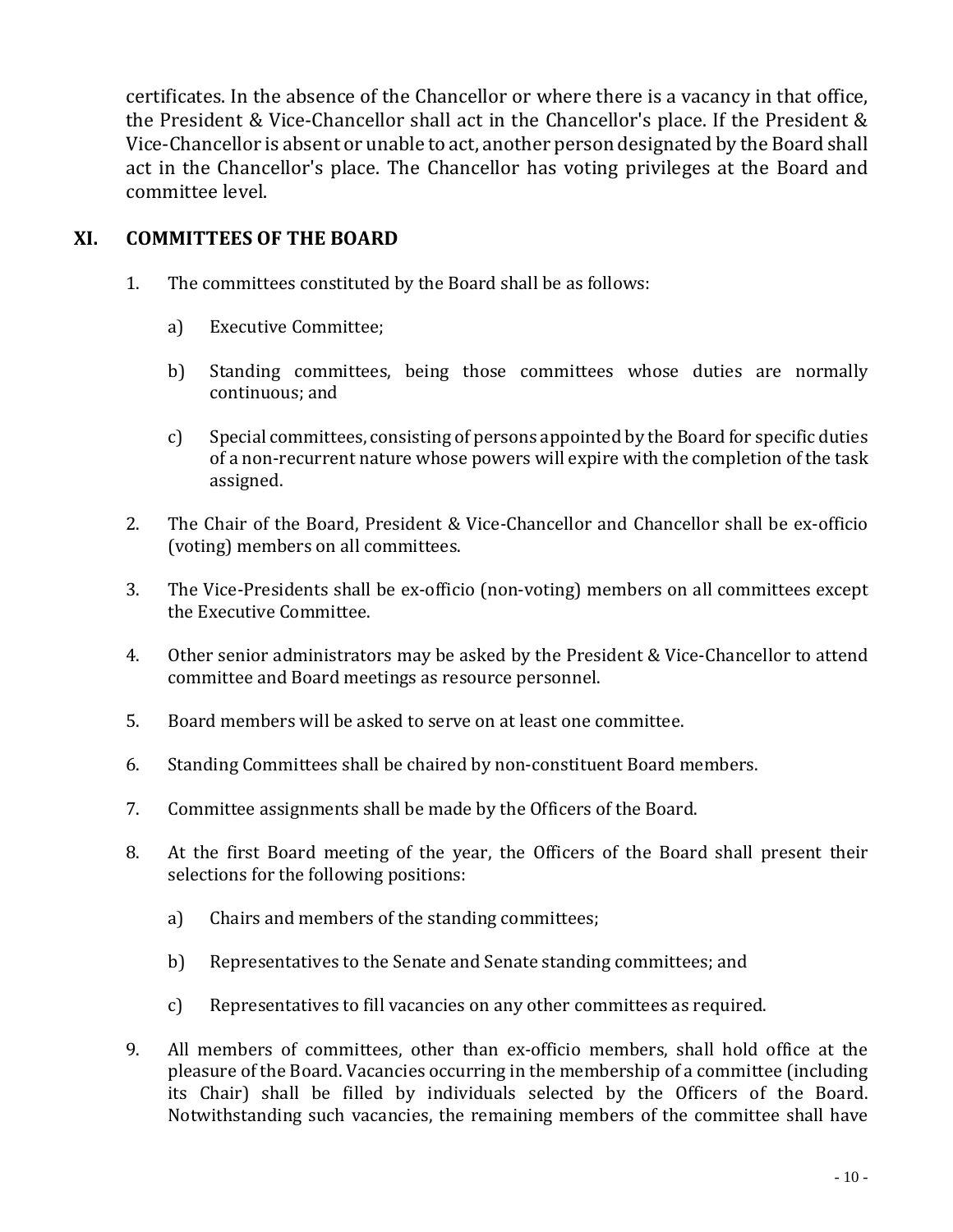authority to exercise the full powers of the committee, providing that a quorum is present (see Section XI.17).

- 10. Regular meetings shall be held in the University Board Room or at such place or places as may be specified in the notice of meeting.
- 11. An annual schedule of regular meetings will be provided to all Board members at the beginning of the year.
- 12. Meetings, other than regular meetings, may be held at the call of the chair of the committee or, in his/her absence, at the call of the vice-chair of the committee. The meeting shall be held at such places and at such times as the chair or vice-chair of the committee respectively may appoint. On the requisition of any three members of a committee, a meeting of such committee shall be called by the chair of such committee. Notice of every meeting so called shall be delivered or mailed or sent by facsimile or other electronic means to each member not less than three days before the meeting is to take place.
- 13. The University Secretary shall issue, or cause to be issued, notices of all such meetings when directed to do so.
- 14. A meeting may also be held at any time and at any place without notice, if all the members of the committee consent thereto, or if those absent signify, in writing, their consent to the meeting being held in their absence.
- 15. A resolution signed by all members of a committee shall have the same force and effect as if passed at a regularly constituted meeting.
- 16. The chair of a committee shall preside at meetings, and in his/her absence, the vice-chair of the committee shall preside. If both the chair and the vice-chair of the committee are absent, the members present shall appoint one of their number acting-chair to preside at the meeting.
- 17. A majority of the voting members of a committee shall constitute a quorum.
- 18. Each voting member of the committee present at a meeting shall be entitled to one vote.
- 19. All questions at a meeting shall be decided by a majority of the votes of the members present. The chair or acting chair may vote on all motions, and any motion on which there is an equality of votes shall be deemed to be negative.
- 20. A record shall be kept of the proceedings of every meeting of each committee, and it is the responsibility of the University Secretary to receive a report from the recording secretary of the committee of such proceedings following the meeting.
- 21. The Secretary of the Board shall appoint a recording secretary for each standing committee. In the event of his/her absence, the committee shall appoint another person to act as recording secretary.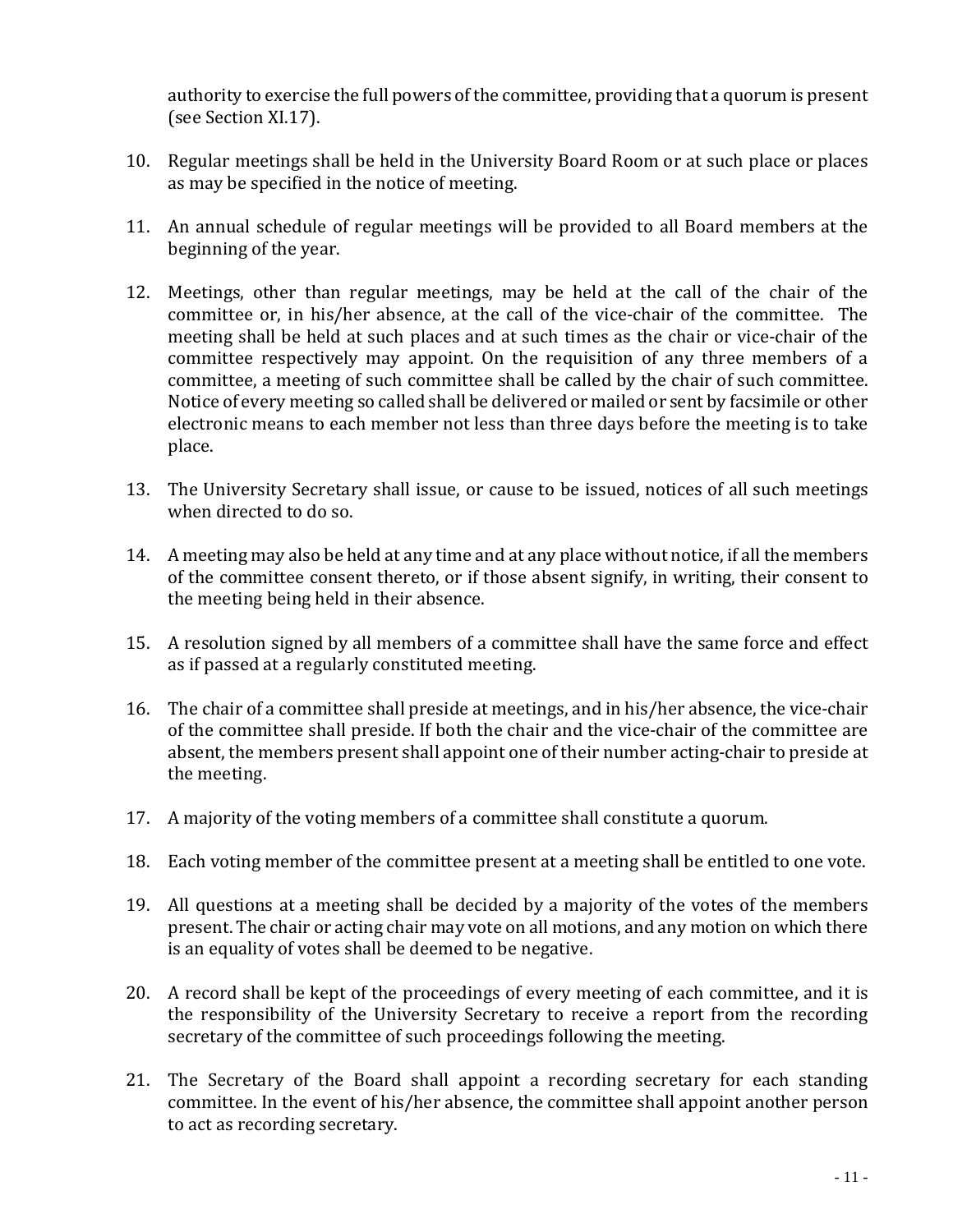#### **EXECUTIVE COMMITTEE**

The Executive Committee shall have power and authority to act for the Board, between the meetings of the Board, in the management of the affairs of the University for the interests of the University. Except at the expressed invitation of the Chair of the Board or the President & Vice-Chancellor, meetings of the Executive Committee shall be in-camera.

#### Membership

Chair of the Board Vice-Chair of the Board Vice-Chair Pro Tem of the Board Chairs of Standing committees The President & Vice-Chancellor The Chancellor

The University Secretary (or designate) shall act as recording secretary of the Executive Committee. In the event of his/her absence, the committee shall appoint another person to act as recording secretary.

#### Terms of Reference

- 1. During the interval between the meetings of the Board, the Executive Committee shall possess and may exercise (subject to any regulations which the Board may, from time to time, impose) all the powers of the Board in the management of the affairs of the University (save and except only such acts as must by law be performed by the Board itself), in such manner as the Executive Committee shall deem best for the interests of the University.
- 2. Develop the agenda for the Board meetings.
- 3. Approve the terms and conditions of employment of the President & Vice-Chancellor and to enter into such contracts in this regard. To assess the President's compensation in relation to the annual performance review of the President & Vice-Chancellor as conducted by the President's Annual Review Committee. To recommend to the Board when a Presidential search or review for renewal should be undertaken.
- 4. On the recommendation of the President & Vice-Chancellor, recommend to the Board the appointment of senior administrators as dictated by policy and/or as may be designated from time to time.
- 5. On behalf of the Board, serve as an advisory body and provide direction to the President for the negotiation of collective agreements for all bargaining unit employees.
- 6. On behalf of the Board, serve as an advisory body to administration for the compensation and terms and conditions of work for employees excluded from bargaining units.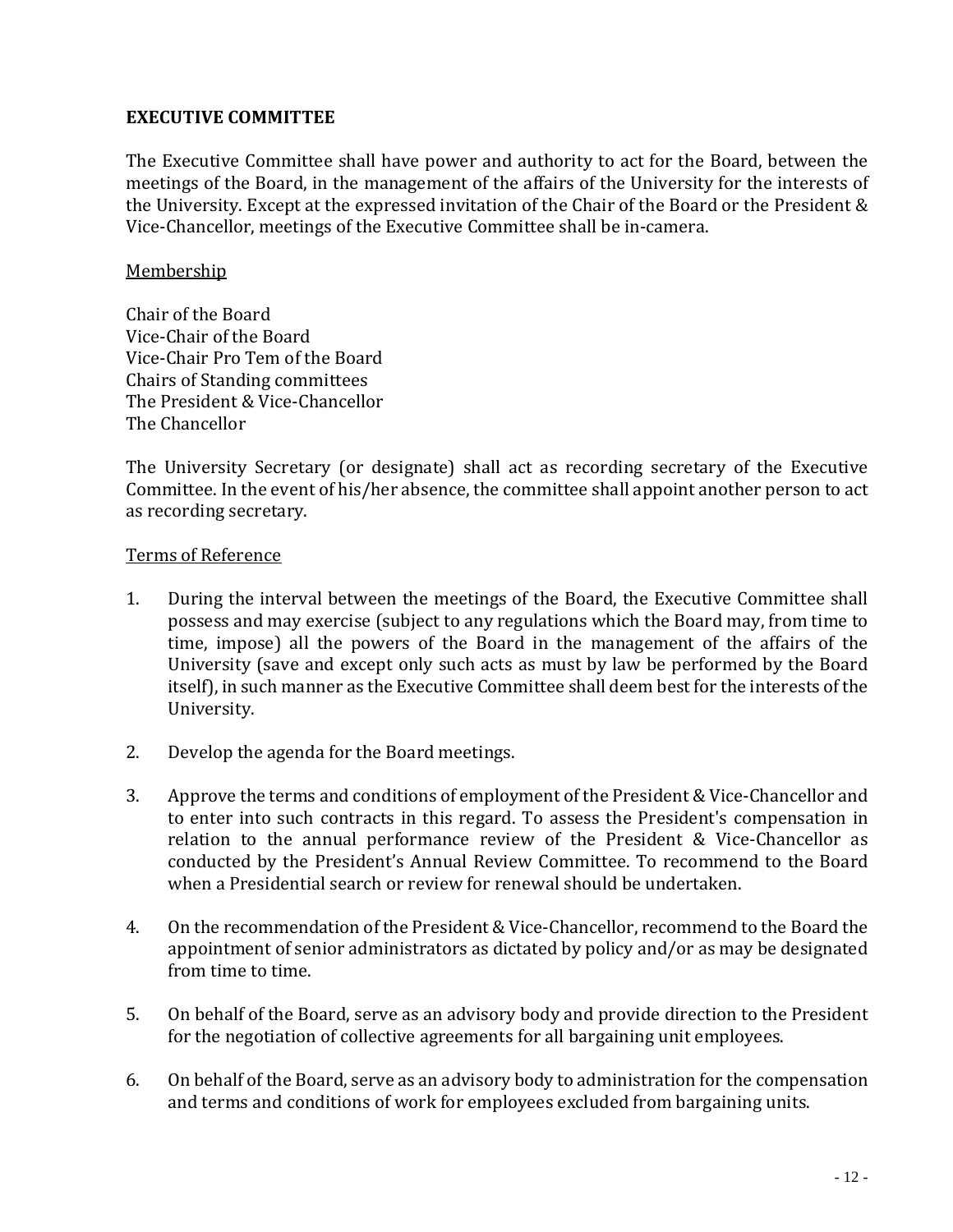- 7. To ensure that policy is developed in specific areas of human resources management and compensation and to regularly review such policies and their implementation.
- 8. Receive and review the brief annual work plans of the Board standing committees for presentation to the Board at the first meeting of the year or as soon thereafter as practical.
- 9. To prepare an annual report for submission to the Board for approval at the June meeting.
- 10. To be proactive in referring issues to committees.

Regular meetings of the Executive Committee shall normally be held ten days prior to a scheduled Board meeting and at such other times as may be required.

## **STANDING COMMITTEES**

All standing committees of the Board are accountable to the Board. Standing committees make recommendations to the Board of Governors or the Executive Committee on various principles.

The standing committees of the Board shall be:

- 1. Audit and Finance Committee;
- 2. Community Relations Committee;
- 3. Fundraising Committee;
- 4. Governance Committee;
- 5. Plant and Property Committee;

and any such other committees as may be so designated by the Board from time to time.

Each standing committee shall have a Chair and a Vice-Chair. The responsibilities of the Committee Chair include the following; chairing meetings; approving the meeting minutes before they are presented to the full Board for information; assisting with committee specific projects when required; preparing an annual report for presentation to the Board at the last meeting of the year; and sitting as a member of the Executive Committee. The responsibilities of the Committee Vice-Chair include chairing meetings in the absence of the Committee Chair and approving the minutes of such meetings before they are presented to the full Board for information.

Change of membership on all committees shall take effect on July 1.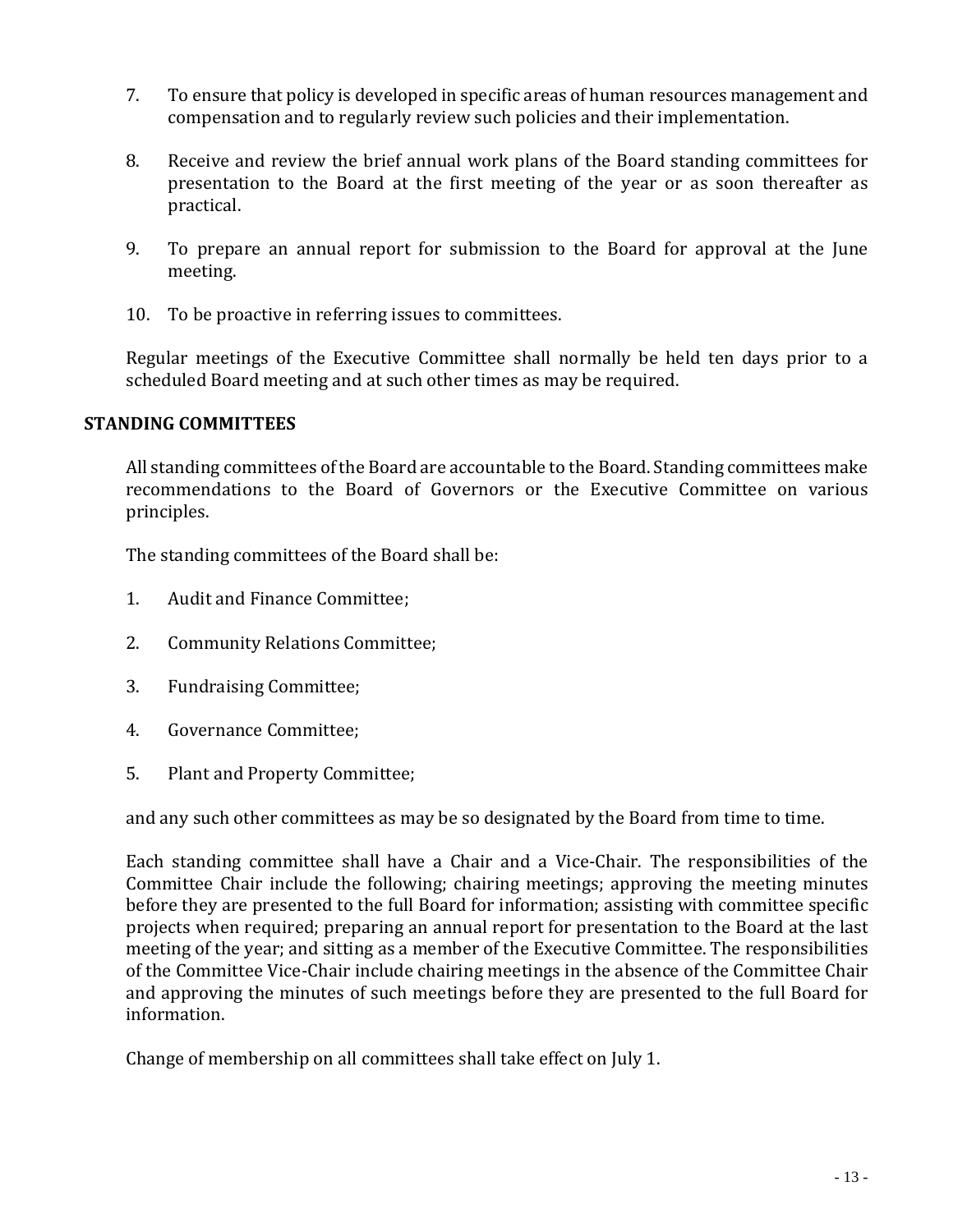## **Audit and Finance Committee**

The Audit and Finance Committee is responsible to the Board for developing and presenting general policies and recommendations on all financial matters.

#### **Membership**

A minimum of two to a maximum of four non-constituent Board Members Vice-Chair of the Board Vice-Chair Pro Tem of the Board 1 Faculty Board Member 1 Student Board Member 1 Full-time non-academic Board Member Chair of the Board President & Vice-Chancellor Chancellor Vice-Presidents (non-voting) 1 Student Official Observer (non-voting)

#### Terms of Reference

- 1. At the first meeting of the year or as soon thereafter as practical, develop a brief annual work plan for presentation to the Executive Committee.
- 2. To select a Vice-Chair from the non-constituent members of the committee to take place at the first committee meeting of the new academic year.
- 3. To develop and recommend to the Board general policies on financial matters.
- 4. To recommend to the Board the fees to be charged to students.
- 5. To recommend to the Board financing options for major capital projects.
- 6. To monitor and examine the on-going financial performance of the University.
- 7. To recommend the annual operating budget to the Board of Governors.
- 8. To act as liaison between the auditor and the Board of Governors. Its activities shall include review of the subjects for internal audit, the appointment of the external auditors and the audit fee, overall scope of the external audit, results of the audit, internal financial controls and financial information for publication.
- 9. Close communication is required between the Plant and Property Committee and the Audit and Finance Committee with regard to financing proposed projects. Therefore, this committee may meet jointly with the Plant and Property Committee when it is warranted.
- 10. To present an annual report to the Board for approval at the June Board meeting (to be prepared by the Committee Chair).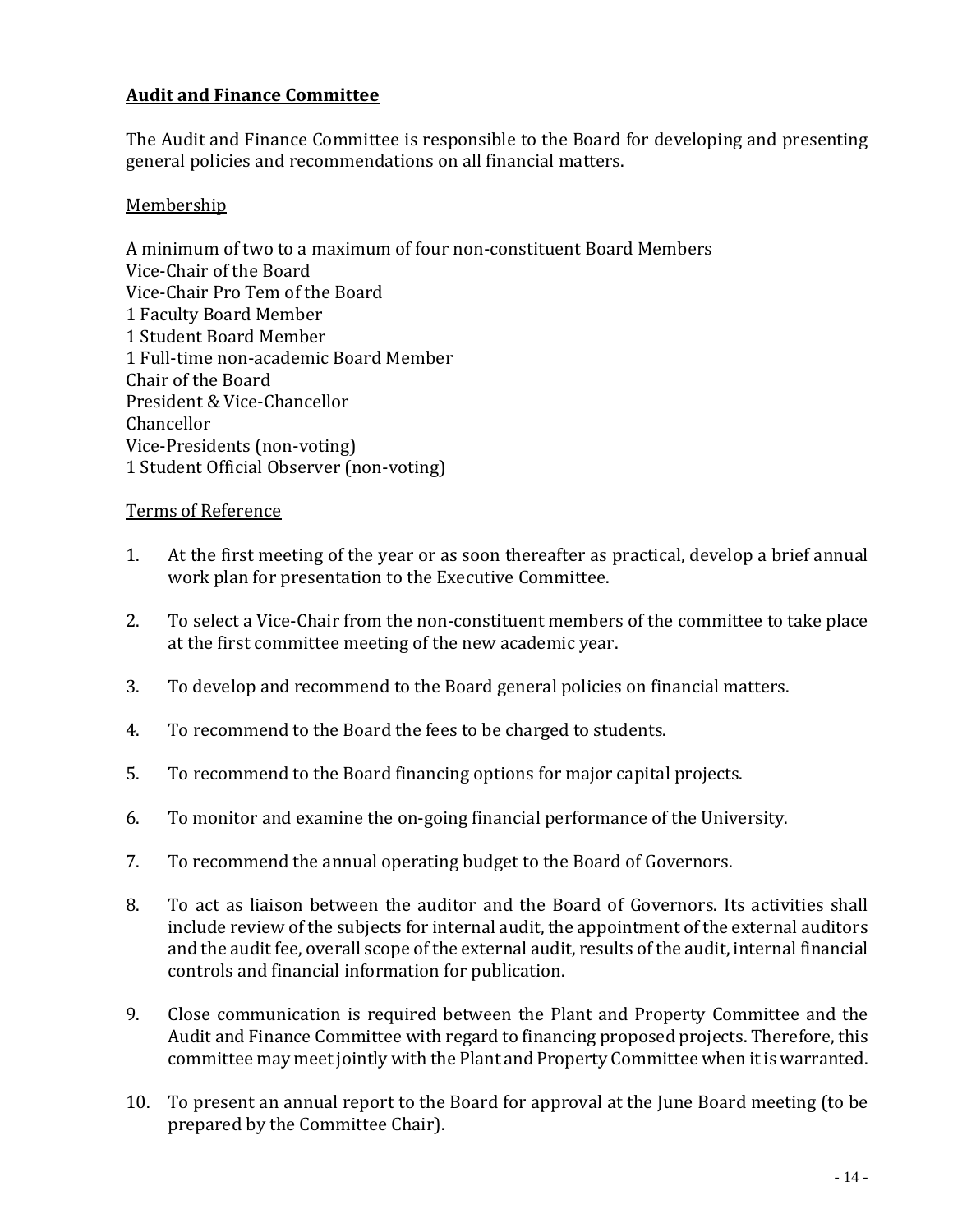11. To deal with such other matters as may be referred by the Board from time to time.

## **Community Relations Committee**

The Community Relations Committee is responsible to the Board for setting policy that will guide the administration in the areas of public relations, community affairs, alumni liaisons, communications strategies, intergovernmental affairs, media relations, and reputational matters.

#### Membership

A minimum of two to a maximum of four non-constituent Board Members 1 Faculty Board Member 1 Student Board Member 1 Full-time non-academic Board Member Mayor or designate Alumni Board Member Indigenous Council on Education Member Chair of the Board President & Vice-Chancellor Chancellor Vice-Presidents (non-voting) 1 Student Official Observer (non-voting) Up to three community members (non-voting) Resource personnel as required (non-voting)

#### Terms of Reference

- 1. At the first meeting of the year or as soon thereafter as practical, develop a brief annual work plan for presentation to the Executive Committee.
- 2. To select a Vice-Chair from the non-constituent members of the committee to take place at the first committee meeting of the new academic year.
- 3. To assist in interpreting the objectives of the Strategic Plan as they relate to community relations.
- 4. To provide guidance and assistance to the Board in strategic communications and on ethical issues pertaining to the brand and reputation of the University.
- 5. To provide advice to the Board in all matters pertaining to alumni relations, communications, government relations, and public relations.
- 6. Under the guidance of the Office of External Relations and Advancement, be actively engaged in the development and stewardship of linkages to community and alumni activities.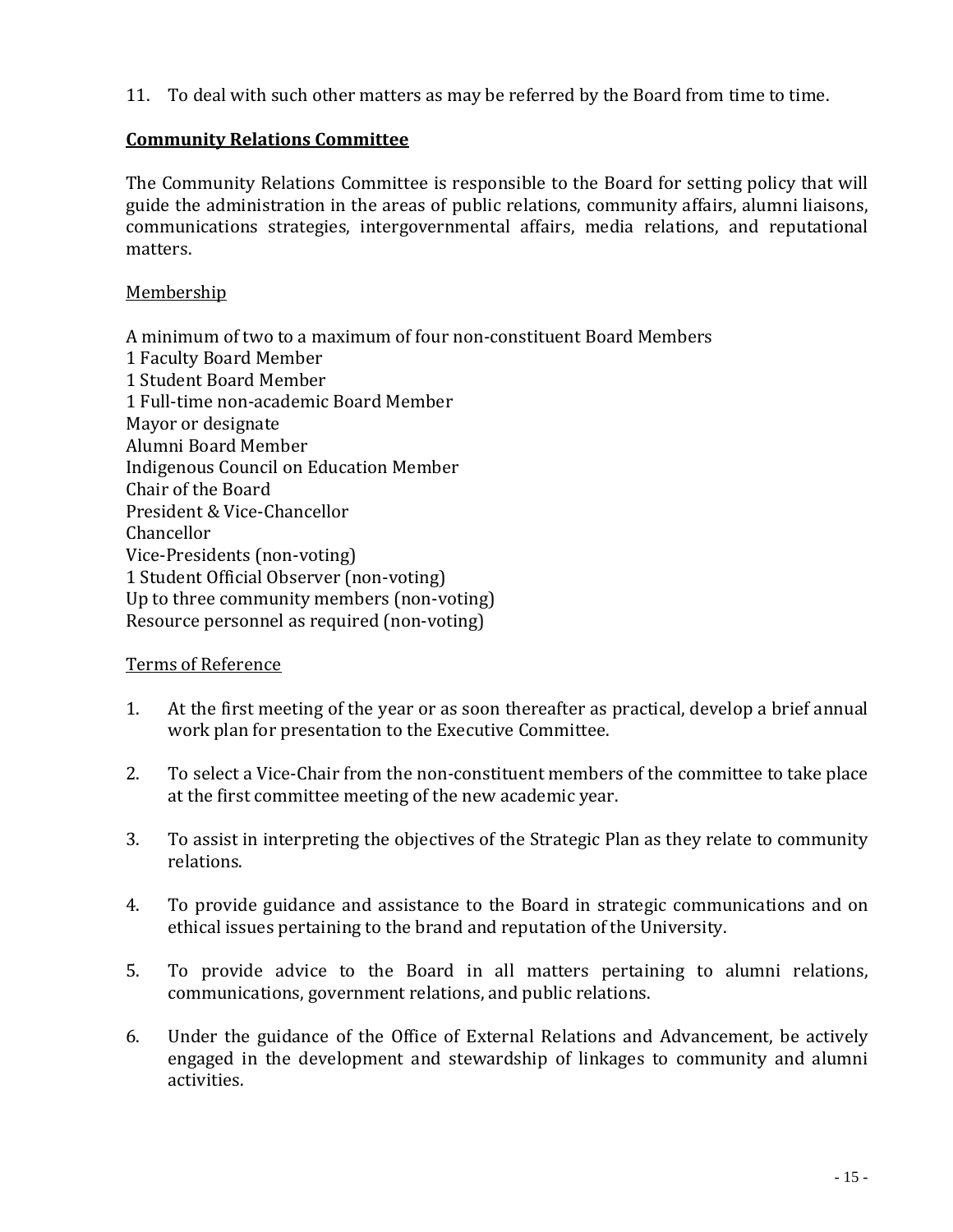- 7. Advise the University on the cultivation of cultural, economic and social links with its surrounding communities to enhance external relations and university outreach.
- 8. Consider long term demographic trends and changes to inform the university's relationship with its communities.
- 9. Receive and advise the University on strategic enrolment and recruitment plans as they pertain to community relations.
- 10. Report to the Board on the status of community relations.
- 11. To help the University Governance Committee in the identification of potential Board Members that could strategically fulfill the needs of the Board.
- 12. To assist in strengthening Town & Gown initiatives in the community.
- 13. To present an annual report to the Board for approval at the June Board meeting (prepared by the Committee Chair).
- 14. To deal with such other matters as may be referred by the Board from time to time.

#### **Fund Raising Committee**

The Fund Raising Committee is responsible to the Board for developing plans and policies that will foster and support a philanthropic culture at the Board, across the University, and throughout the community that will help to produce fund raising success.

#### Membership

A minimum of two to a maximum of four non-constituent Board Members 1 Faculty Board Member 1 Student Board Member 1 Full-time non-academic Board Member Alumni Board Member Chair of the Board President and Vice-Chancellor Chancellor Vice-Presidents (non-voting) 1 Student Official Observer (non-voting) Up to three community members (non-voting) Resource personnel as required (non-voting)

#### Terms of Reference

1. At the first meeting of the year or as soon thereafter as practical, develop a brief annual work plan for presentation to the Executive Committee.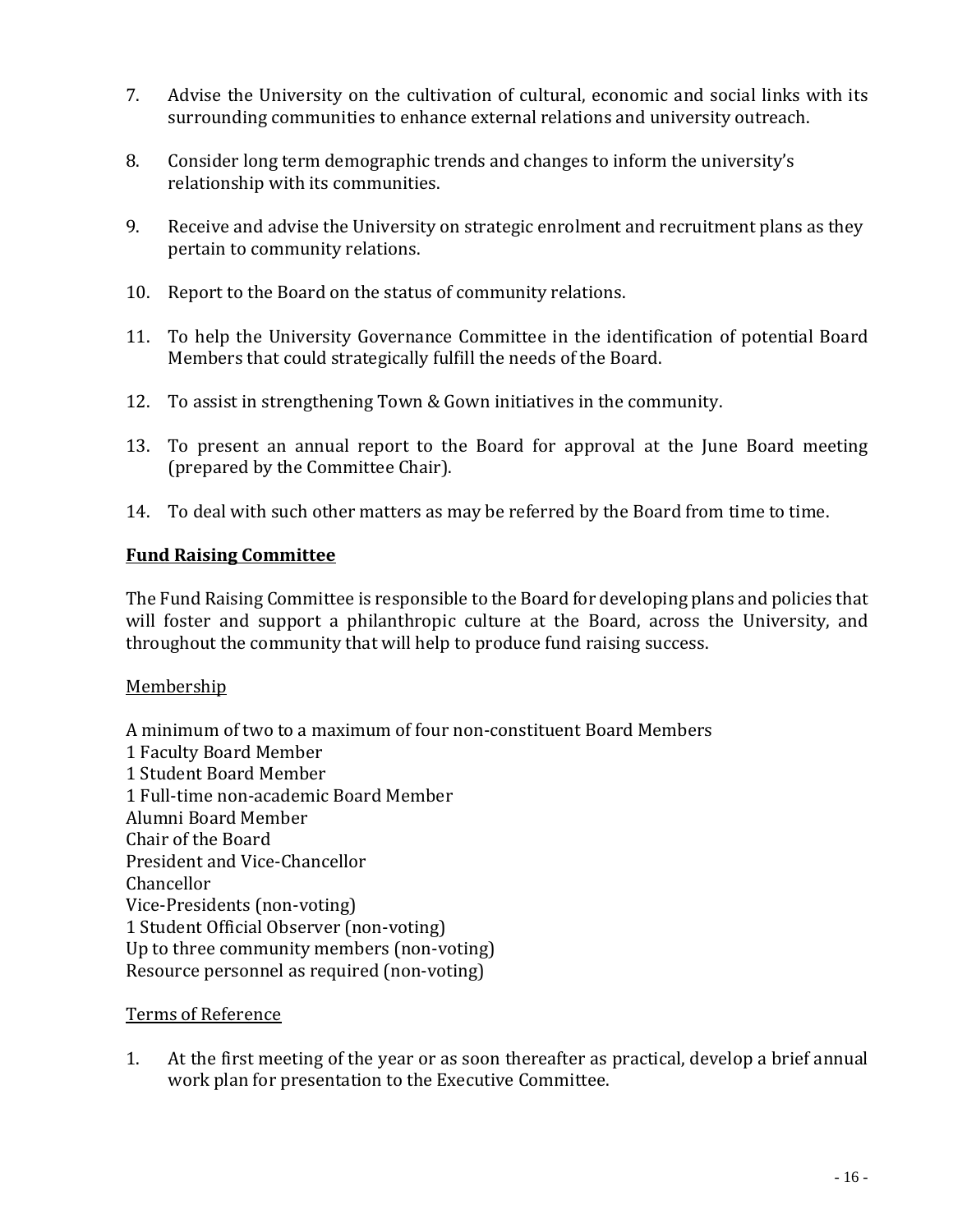- 2. To select a Vice-Chair from the non-constituent members of the committee at the first committee meeting of the new academic year.
- 3. To recommend long-term institutional fund raising activities to the Board that support the Strategic Plan and to recommend annual financial targets for those activities.
- 4. To provide policy guidance, strategic guidance and oversight to all fund raising and donor relations programs.
- 5. To monitor and evaluate progress in meeting fund raising targets and to provide regular reports to the Board.
- 6. To ensure appropriate volunteer resources are mobilized to support fund raising activities and that the appropriate staff resources and functions are in place to support solicitation volunteers and activities.
- 7. To ensure that adequate budgetary resources are allocated to support institutional fund raising and to set standards for and monitor the total cost of raising funds, providing accountability to donors and the University community in the efficiency and effectiveness of fund raising efforts.
- 8. To recommend policies, criteria, standards and activities for donor relations and stewardship of gifts made to the University.
- 9. To establish criteria for the recognition of donor gifts to the University.
- 10. To ensure that marketing, communication, branding programs, and activities are in place to support the University's philanthropic objectives.
- 11. To present an annual report to the Board for approval at the June Board meeting (prepared by the Committee Chair).

#### **Governance Committee**

The University Governance Committee is responsible to the Board for general governance issues, including Board evaluation, selection of new members and committee membership.

#### Membership

A minimum of two to a maximum of four non-constituent Board Members 1 Faculty Board Member 1 Student Board Member 1 Full-time non-academic Board Member Alumni Board Member Chair of the Board President & Vice-Chancellor Chancellor Vice-Presidents (non-voting)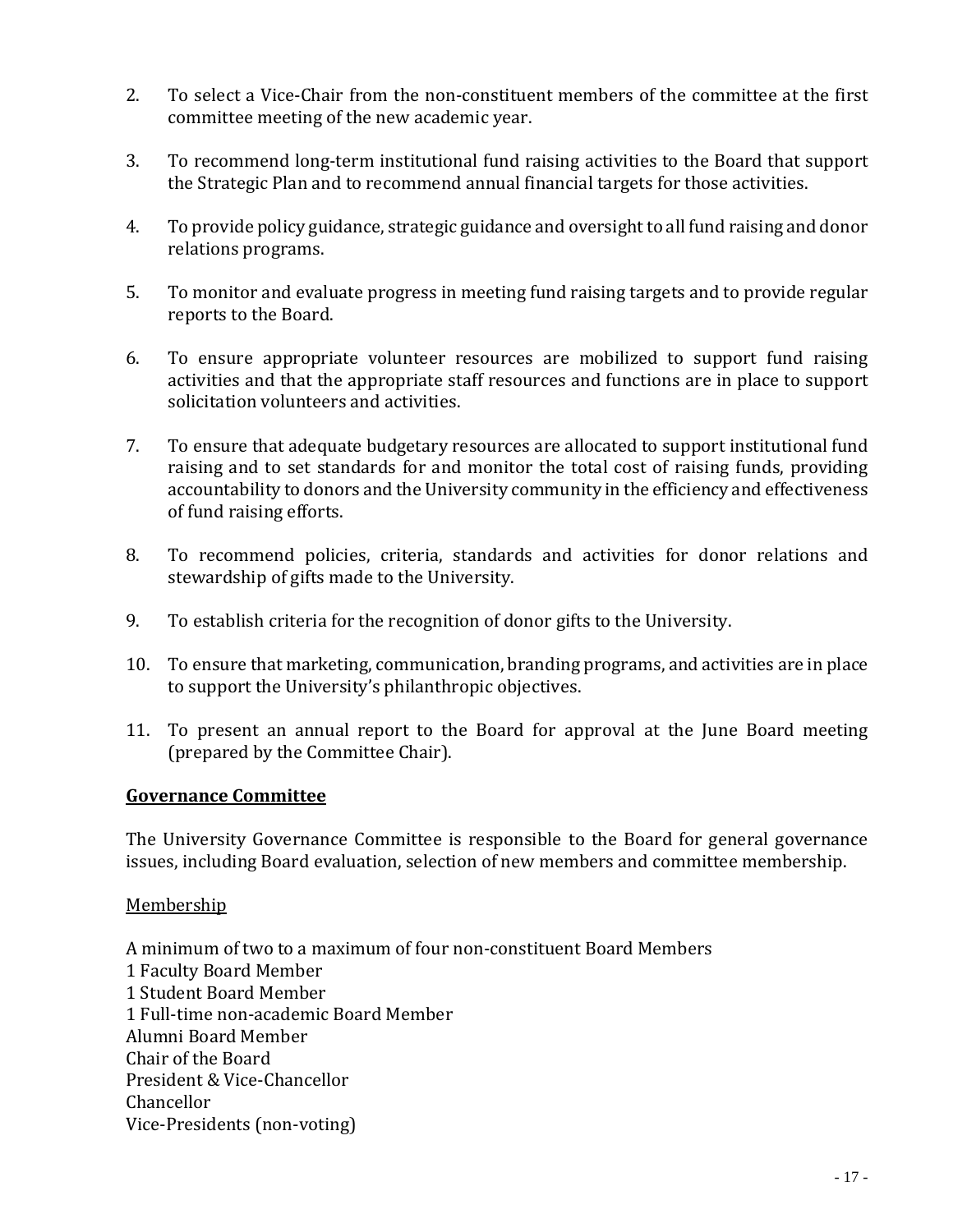## 1 Student Official Observer (non-voting)

## Terms of Reference

- 1. At the first meeting of the year or as soon thereafter as practical, develop a brief annual work plan for presentation to the Executive Committee.
- 2. To select a Vice-Chair from the non-constituent members of the committee at the first committee meeting of the new academic year.
- 3. To recruit members of the Board from the public-at-large and, according to the established Board Appointment Protocol Policy (approved by Board Resolution #2017- 11-02 and as may be amended from time to time), present its choices as nominees to the Board no later than at the annual meeting according to by-law section VI.3.
- 4. Following the Election of Board Officers Policy, recommend to the Board nominations for Chair of the Board, Vice-Chair of the Board, and Vice-Chair Pro Tem of the Board (annual meeting).
- 5. To review, every three years, the Board Appointment Protocol Policy.
- 6. To review and make recommendations with respect to the Board bylaws every three years for presentation to the Board Executive Committee and the Board for approval.
- 7. To enhance governance through ongoing assessment of governance issues and make recommendations if appropriate.
- 8. To conduct an annual Board evaluation.
- 9. To present an annual report to the Board for approval at the June Board meeting (prepared by the Committee Chair).
- 10. To deal with such other matters that may be referred by the Board from time to time.
- 11. To be responsible for initial and ongoing professional development of all Board members.

#### **Plant and Property Committee**

The Plant and Property Committee is responsible to the Board for developing and recommending policies and recommendations related to campus plant and property.

#### Membership

A minimum of two to a maximum of four non-constituent Board Members

- 1 Faculty Board Member
- 1 Student Board Member

1 Full-time non-academic Board Member

Indigenous Council on Education Board Member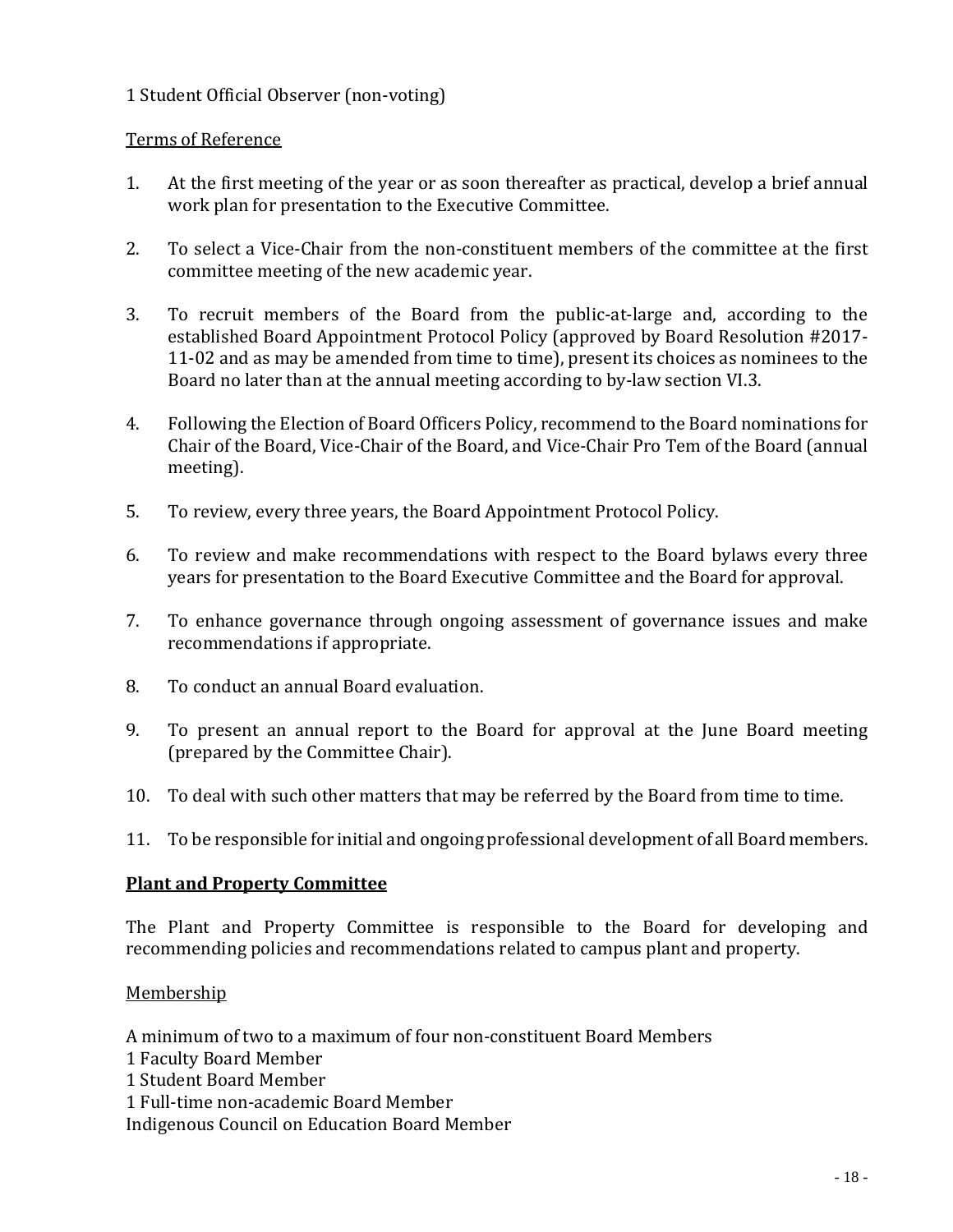Chair of the Board President & Vice-Chancellor Chancellor Vice-Presidents (non-voting) 1 Student Official Observer (non-voting)

#### Terms of Reference

- 1. At the first meeting of the year or as soon thereafter as practical, develop a brief annual work plan for presentation to the Executive Committee.
- 2. To select a Vice-Chair from the non-constituent members of the committee to take place at the first committee meeting of the new academic year.
- 3. To review and recommend to the Board administrative policies relating to the maintenance and upgrading of all University buildings and property.
- 4. To study and advise regarding proposals relating to the overall Master Land Use Plan, for new structures, and to recommend to the Board of Governors the selection of consultants, engineers and architects in conformity with the established policy of the University.
- 5. Close communication is required between the Plant and Property Committee and the Audit and Finance Committee with regard to financing proposed projects. Therefore, this committee may meet jointly with the Audit and Finance Committee when it is warranted.
- 6. To present an annual report to the Board for approval at the June Board meeting (prepared by the Committee Chair).
- 7. To deal with such other matters that may be referred by the Board from time to time.

## **XII. MEETINGS OF THE BOARD**

#### Regular Meetings

- 1. The Board may determine by resolution the number of meetings that shall be held each year, but in no event shall there be less than five.
- 2. Notice of every meeting so called (and relevant attachments) shall be delivered or mailed or sent by email or other electronic means at least seven days before the time appointed for holding such a meeting. Such notice shall be sent to each member at the address which appears in the records of the Board and shall specify, in reasonable detail, the matters, other than those of a routine nature, which are to be considered at the meeting.
- 3. A Member may participate in a meeting of the Board by means of telephone or any other communications method that permits all persons participating in the meeting to hear one another. Members will be advised of the details of available virtual connection(s) in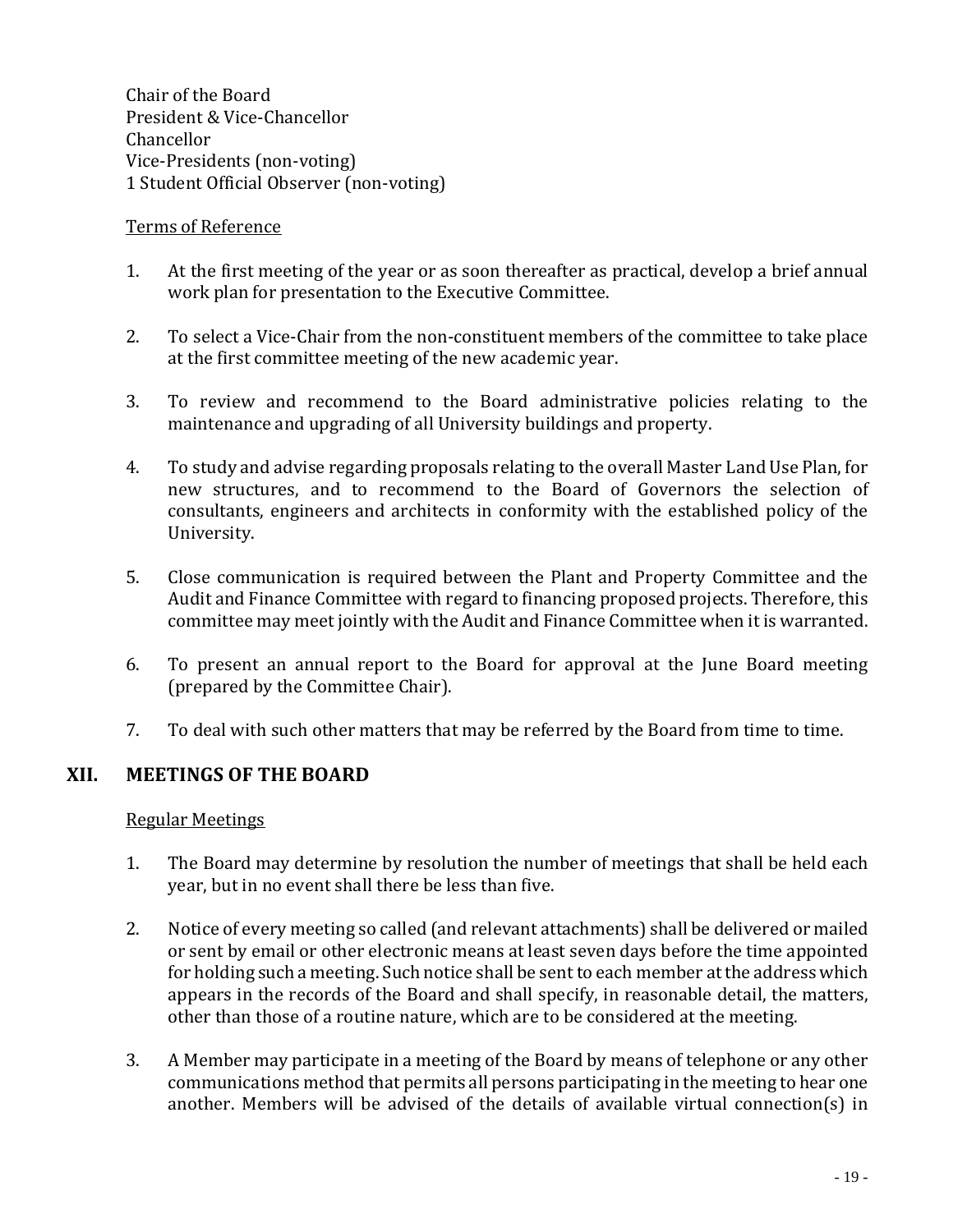advance of the meeting, and only such virtual means will be permitted. A member participating in a meeting by such means shall be deemed to be present at the meeting.

- 4. The statutory declaration of the Secretary of the Board of Governors that notice has been given pursuant to this by-law shall be sufficient evidence of the giving of such notice.
- 5. Meetings of the Board, including committee meetings, are normally open to the public to attend in person (see exceptions in 7 and 8 below), and prior notice of such meetings shall be given to the members and to the public at open Board meetings as provided by the bylaws of the Board, as the case may be.
- 6. The Vice-Presidents and the Deans are invited to attend each open session of the Board meeting as guests. They do not have voting privileges.
- 7. The Board may exclude members of the public from the part of a meeting during which a matter confidential to the University is considered. Except at the expressed invitation of the Chair of the Board or the President & Vice-Chancellor, such closed meetings of the Board shall be attended by Board members only.
- 8. The Board shall exclude members of the public from that part of a meeting during which a personal matter concerning an individual is considered, unless the individual requests that the public be admitted. Except at the expressed invitation of the Chair of the Board or the President & Vice-Chancellor, such closed meetings of the Board shall be attended by Board members only.
- 9. The Board may remove from a meeting a person who, in the opinion of the Board, engages in conduct that could interfere with the proceedings.
- 10. No person shall record or broadcast a meeting, nor disseminate information during the meeting, without the permission of the Chair.

#### Special Meetings

- 1. Notice of every special meeting so called shall be delivered or mailed or sent by email or other electronic means to each member at the address which appears in the records of the Board at least three days before the meeting is to take place. Special meetings of the Board may also be held at any time without formal notice, if all the members are present or those absent have waived notice or have signified their consent in writing or by electronic communication to the meeting being held in their absence.
- 2. The University Secretary, at the request of the Chair of the Board, Vice-Chair of the Board or Vice-Chair Pro Tem of the Board, or any five (5) Members of the Board at any time, shall convene a special meeting of the Board.

#### Failure to Give Proper Notice

No error or omission in giving notice of any regular or special meeting or any adjourned meeting, whether regular or special, of the Board of Governors shall invalidate such meeting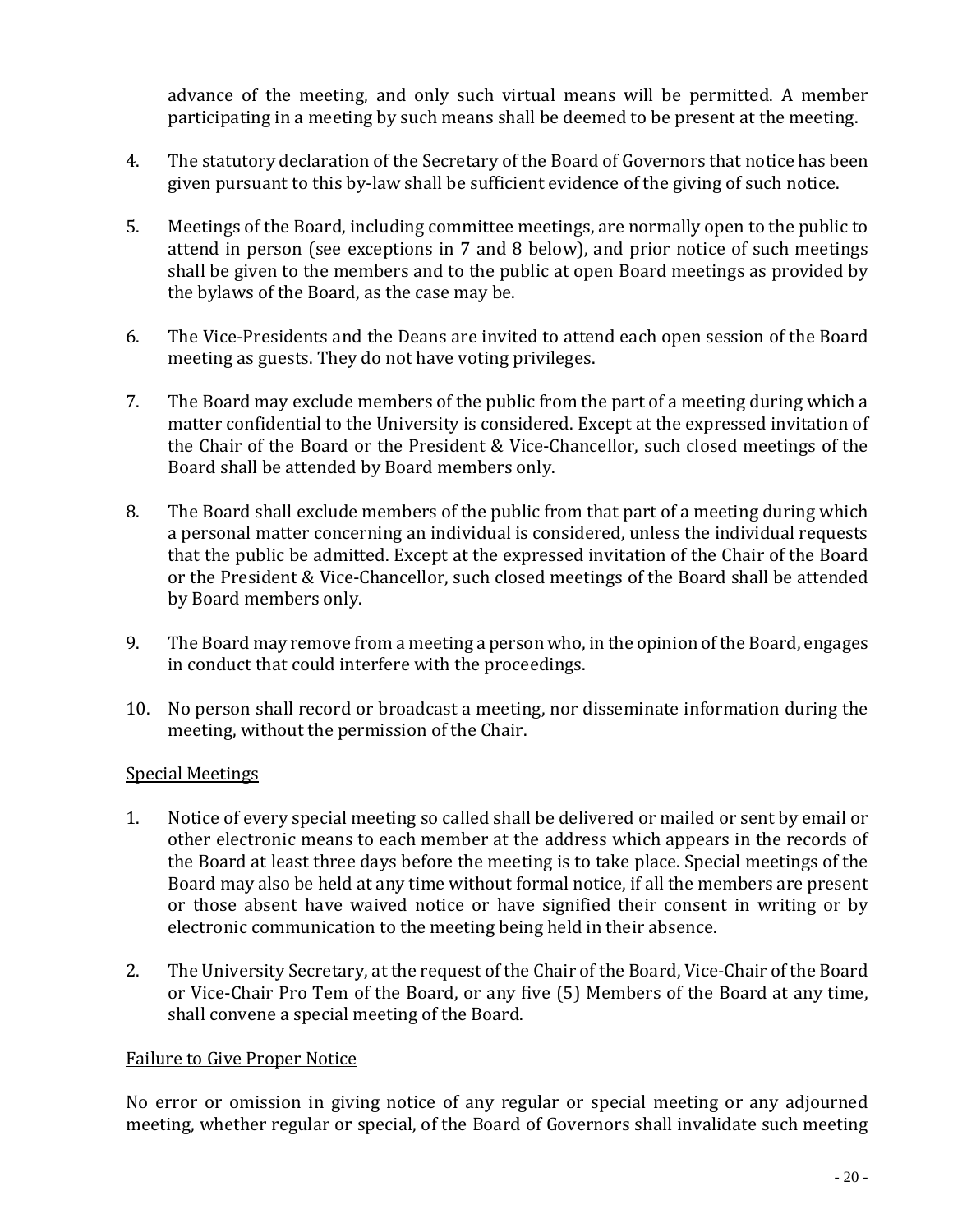or make void any proceedings taken at that meeting and any voting member may at any time waive notice of any such meeting and may ratify, approve and confirm any or all proceedings taken or had at that meeting.

## **XIII. MEETING AGENDA**

- 1. The agenda for each Board or committee meeting may be divided into two sections: a section for the open part of the meeting and a second section for the closed part of the meeting to which the public is excluded. The guideline used to set an item in the closed part of the meeting is that any item dealing with the following classes of matters will be dealt with in the closed session:
	- a) any matter relating to a named individual, including but not limited to Board appointments and human resources;
	- b) litigation and negotiations relating to property matters;
	- c) financial campaign plans and strategy;
	- d) any other matter deemed to be confidential by the Chair of the Board or Executive Committee.

All other items are normally placed on the agenda in the open session.

- 2. The first items on all Board and committee meeting agendas should be a request by the Chair for a declaration of any conflicts of interest (see Section XVI) and a reminder that recording or broadcasting devices are not allowed.
- 3. The agenda for each Board meeting will be set by the Executive Committee. A consent agenda format may be used. Normally, the following items appear on the agenda for open meetings:
	- a) The recitation of a traditional land acknowledgement;
	- b) Declarations of conflict of interest (see Section XVI) and the use of recording and/or broadcasting devices (see Section XII.10);
	- c) Minutes of the Previous Meeting;
	- d) Business Arising from the Minutes (where appropriate);
	- e) Presentations (where appropriate);
	- f) Correspondence (where appropriate);
	- g) Remarks from the Chair of the Board, Chancellor, President & Vice-Chancellor and Vice-Presidents;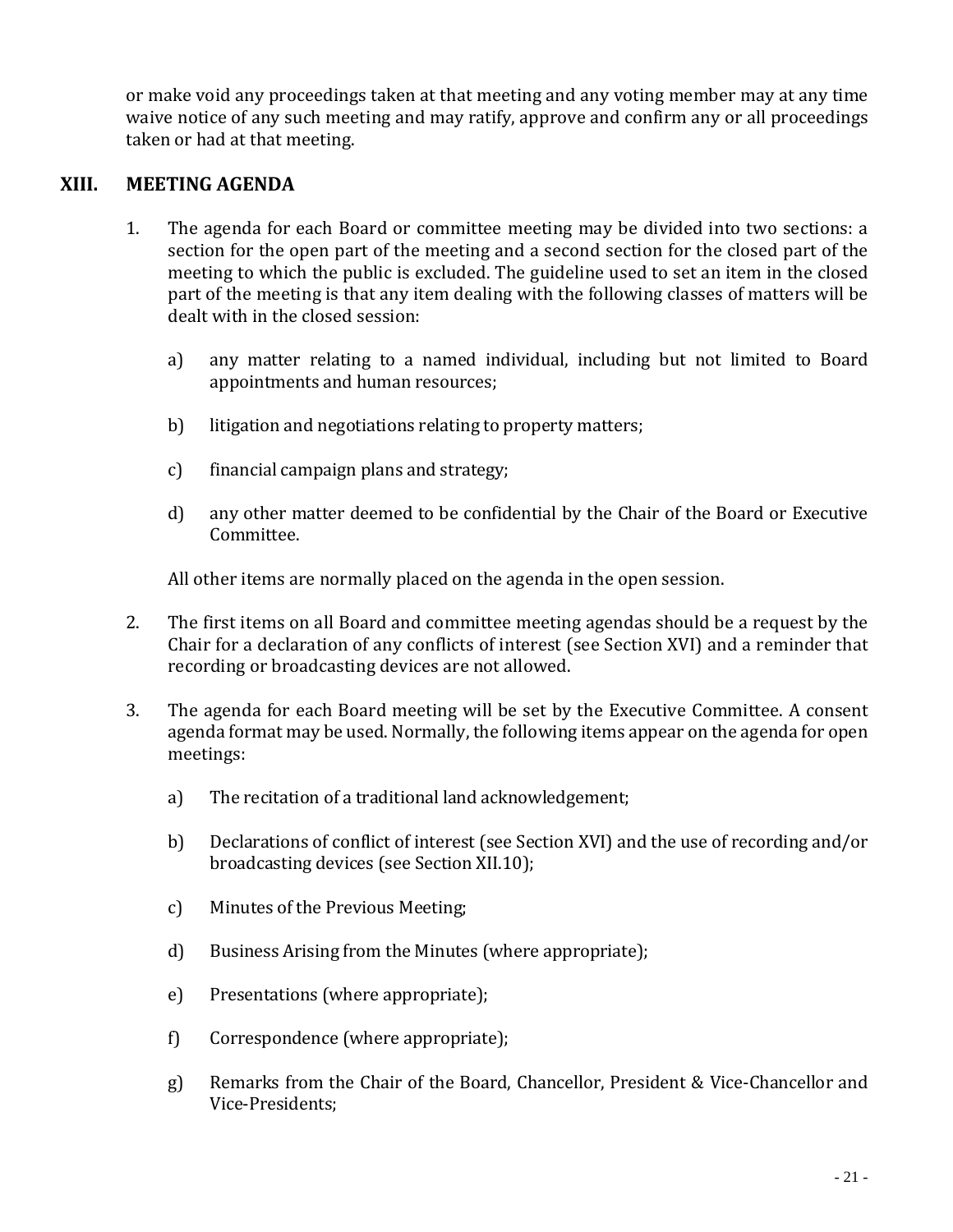- h) Question Period;
- i) Committee reports;
- j) Reports from Board representatives on other committees/bodies;
- k) Other Business; and
- l) Adjournment.
- 4. All matters for inclusion on the agenda for meetings of the Board must be in the hands of the University Secretary at least ten days prior to the day of the meeting at which they are to be presented, and, normally, only matters which have been reviewed by the Executive Committee shall be included on the agenda.
- 5. Unless prior notice, as aforesaid, shall have been given, no new matter, other than that of privilege or petition, shall be dealt with at any meetings of the Board unless the introduction of such new matter shall be approved by a majority of all members of the Board. The procedure for the introduction of new matter will be through a motion to consider, dealt with under "Other Business".

# **XIV. ANNUAL MEETING**

The penultimate meeting of the year for the Board of Governors shall be designated as the annual meeting and shall normally be held in late April or early May. The agenda for the annual meeting shall include the following items:

- 1. Receive the list of elected and appointed Constituent Board members;
- 2. Appointment of new Non-Constituent Board members;
- 3. Elect Chair of the Board, Vice-Chair of the Board and Vice-Chair Pro Tem of the Board;
- 4. Approve any recommended changes or amendments to the Board Bylaws;
- 5. Appointment of the auditor for the upcoming year (see Section XXIII); and
- 6. Such other business as may be decided by the Board.

# **XV. GENERAL RULES OF PROCEDURE AT MEETINGS**

- 1. General rules of procedure shall be those rules set forth in Appendix 1, attached to these bylaws, which are abridged in Robert's Rules of Order Revised, as amended from time to time ("the bylaws"); and
- 2. Notwithstanding XV.1, in the event of a conflict between Robert's Rules of Order and the provisions contained in the bylaws, the provisions of the bylaws shall be paramount and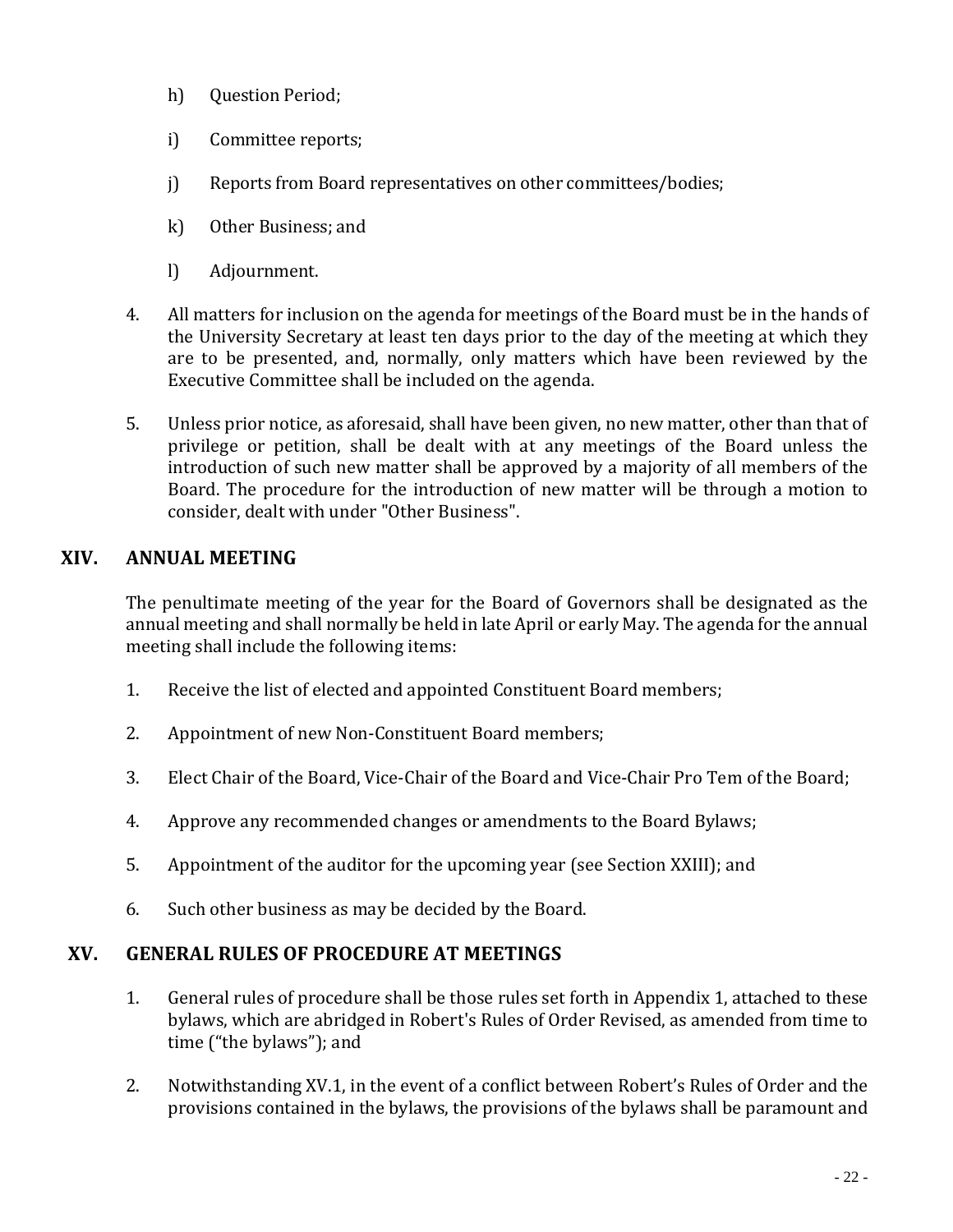take precedence to the extent that such conflict or contradiction does not conflict with the Nipissing University Act or any other applicable legislation.

## **XVI. CONFLICT OF INTEREST**

- 1. Every year, each Board member will be required to sign a "Disclosure of Conflicts of Interest" form.
- 2. A member of the Board or of a committee created by it who has any interest in a matter in which the University is concerned shall declare his or her interest as soon as possible and no later than at any meeting at which the matter is to be considered. The member shall not take part in the discussion or vote on the matter and may be required by the Board or committee to withdraw from the meeting during the discussion.
- 3. Despite subsection 1 above, every member of the Board or committee who is an employee of the University may take part in discussions and vote on matters related to the financial operation of the University, other than on matters related to the remuneration, benefits or working conditions of a class or group of employees of the University. The exception to this rule is the President & Vice-Chancellor who may take part in discussions and vote on matters related to the financial operation of the University, *including* on matters related to the remuneration, benefits or working conditions of a class or group of employees of the University.
- 4. Where the Board or committee is of the opinion that a conflict of interest exists but has not been declared as required by subsection 2 above, the Board or committee may, by resolution, declare, as provided by the bylaws, that a conflict of interest exists. The member found to be in conflict shall withdraw from discussion and refrain from voting on the matter giving rise to the conflict and may be required by the Board or committee to withdraw from the meeting during the discussion.

# **XVII. CONFIDENTIALITY**

- 1. At the beginning of a Board member's term, he/she will be required to sign a "Confidentiality Agreement".
- 2. Board members agree to keep in the strictest confidence all confidential or proprietary information communicated or disclosed to them as members of the Board of Governors. This includes, but is not limited to, all agendas, briefing notes, minutes, reports, documents and proceedings conducted in preparation for or during closed session meetings of the Board and any materials or proceedings conducted at open session meetings that are specifically identified as confidential.

# **XVIII. QUORUM**

A quorum is the minimum number of voting members who must be present at a properly called meeting in order to conduct business on behalf of the Board. Accordingly, a majority of all voting members of the Board or of all voting members of a Board committee must be present in order to meet quorum. A majority is defined as fifty percent plus one.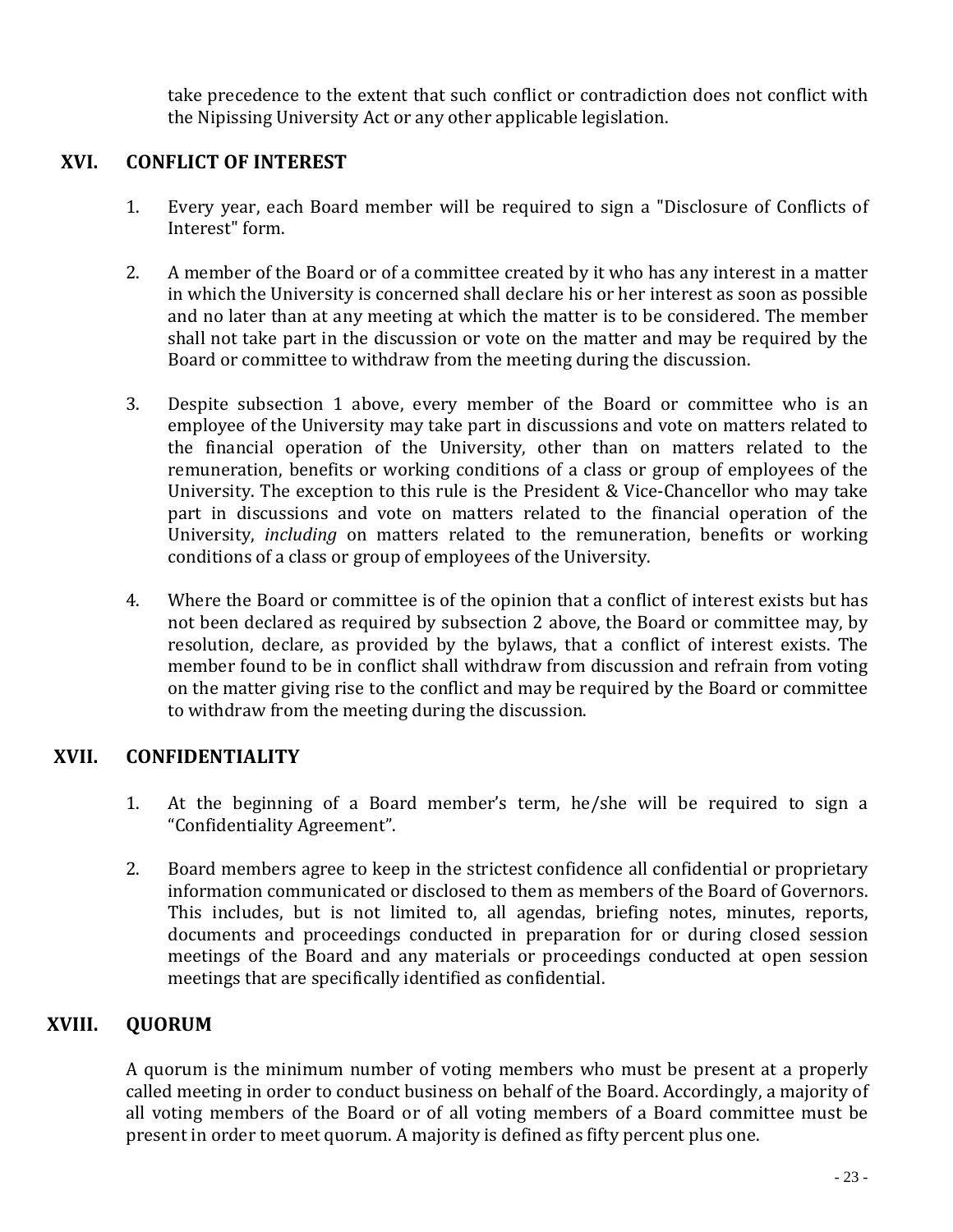Voting members are those listed under section II.1 of these Bylaws. Proxy voting is not permitted.

For voting purposes, once quorum is achieved, unless otherwise noted in these Bylaws, approval by the majority of the voting members present shall be sufficient to carry a motion.

## **XIX. ATTENDANCE AT BOARD MEETINGS AND COMMITTEE MEETINGS**

- 1. Regular attendance of Board members is required to ensure a quorum and to expedite carrying out the Board's business.
- 2. Members who find themselves unable to attend a regular meeting of the Board or a regular scheduled committee meeting, in person or by teleconference, shall notify the University Secretary at least twenty-four hours in advance of the meeting.
- 3. The University Secretary shall advise the Chair of the Board or the appropriate Committee Chair of all such notices.
- 4. Three consecutive absences will result in the Chair of the Board contacting the Member and may result in termination from the Board.

## **XX. RECORD OF PROCEEDINGS**

A record of proceedings of all meetings of the Board shall be kept in a book provided for that purpose and the minutes, or a précis thereof, of every such meeting shall be submitted at the next meeting of the Board. After adoption by the Board, the minutes shall be signed by the Chair of the Board and the Secretary of the Board. The minutes of all open sessions shall be open for inspection at any time during regular office hours in the office of the University Secretary.

# **XXI. SPECIAL COMMITTEES**

The Board may, from time to time, appoint special committees. Unless specifically provided by the resolutions by which they are constituted, such committees shall automatically be dissolved on the date of the first meeting of the Board in the next Board year following that in which they were appointed. Such committees may, at the discretion of the Board, be reappointed with the same or different membership.

## **XXII. BORROWING AUTHORITY**

- 1. In accordance with the NU Act, Nipissing University is hereby authorized by resolution of the Board of Governors from time to time to:
	- a) Borrow money upon the credit of the University in such amounts, on such terms and from such persons, firms or corporations, including chartered banks, as may be determined by resolution by the Board.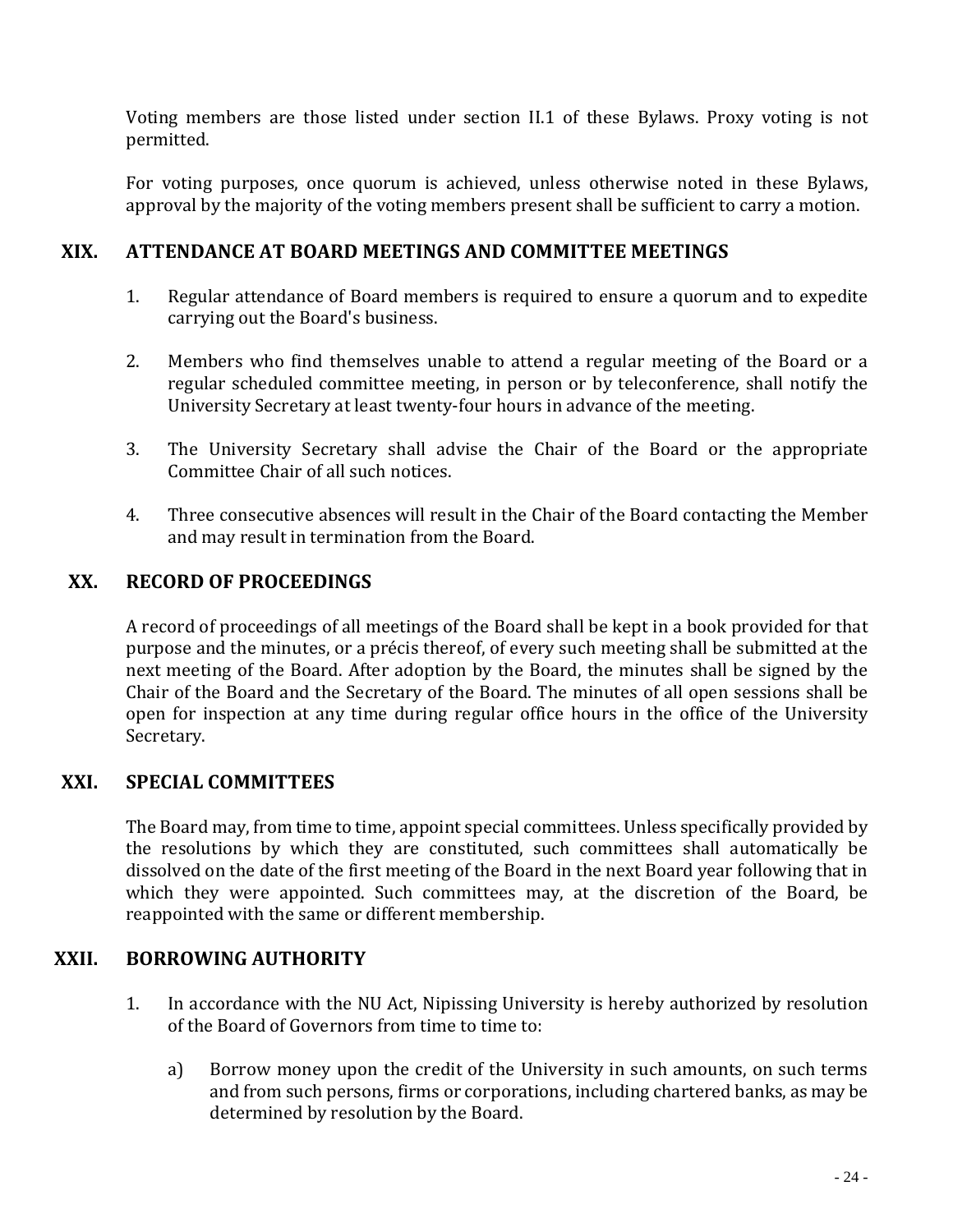- b) Make, draw and endorse promissory notes or bills of exchange.
- c) Hypothecate, pledge, charge or mortgage all or any part of the property of the University to secure any money so borrowed or the fulfillment of the obligations incurred by it under any promissory note or bill of exchange signed, made, drawn or endorsed by it.
- d) Issue bonds, debentures and obligations on such terms and conditions as the Board may, by resolution, decide and pledge or sell such bonds, debentures and obligations for such sums and at such prices as the Board may, by resolution, decide and mortgage, charge, hypothecate or pledge all or any part of the property of the University to secure any such bonds, debentures and obligations.
- 2. The Board of Governors may, by resolution, delegate to Officers of the Board all or any powers necessary for the purpose of borrowing and giving security by the University to such extent and in such manner as the Board may determine.

# **XXIII. AUDITS AND REPORTS**

- l. The Board shall appoint one or more public accountants licensed under the *Public Accountancy Act* to audit the accounts and trust funds of the University and the transactions of the Board at least once a year.
- 2. On behalf of the Board, the administration shall make a financial report annually to the Ministry in such form and containing such information as the Minister may require.

# **XXIV. FINANCIAL YEAR**

Unless otherwise ordered by the Board, the fiscal year of the University shall terminate on the 30th day of April in each year.

## **XXV. BYLAWS OF THE BOARD**

- 1. The bylaws of the Board shall be open to examination by members of the University community and by the public during normal business hours.
- 2. The Board shall publish its bylaws, from time to time, in such manner as they may respectively consider proper.
- 3. All bylaws of the Board may be changed or amended at the annual meeting of the Board by a resolution passed by two-thirds of the members of the Board present.
- 4. As stated in the Terms of Reference for the University Governance Committee, a full review of the Board bylaws shall be done every three years.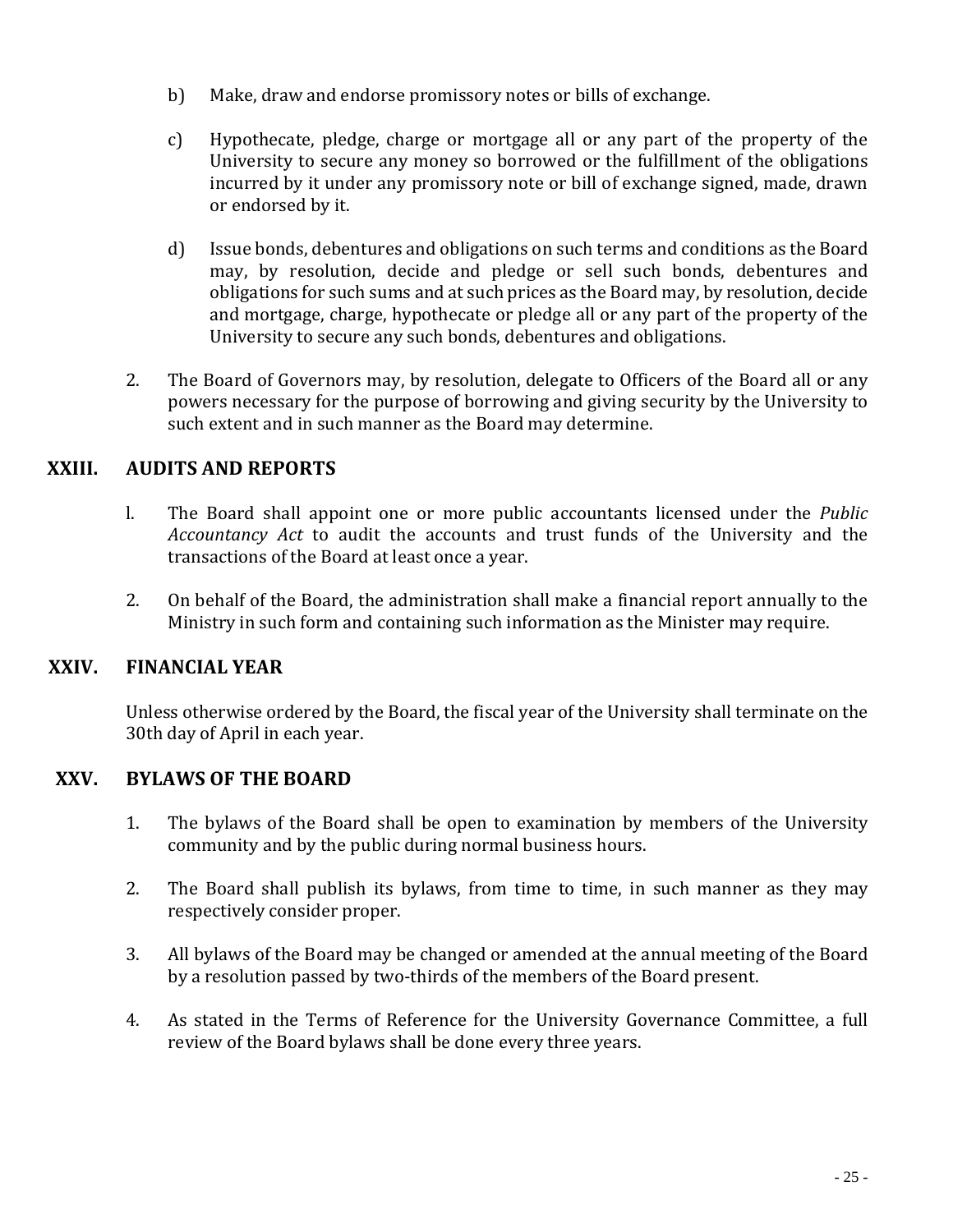## **XXVI. VACANCIES**

- 1. A position on the Board is vacated when the member resigns or, except for a student member who graduates during his/her term, ceases to be eligible for appointment or election to the Board.
- 2. If a Member of the Board is otherwise incapable of continuing to act as a member, the Board Chair shall declare the membership vacant.
- 3. The Board may, by resolution, declare a membership of the Board vacant for failure to attend a sufficient number of meetings as provided in Section XXVII.4. The exception to this is a membership by virtue of office.
- 4. A declaration of a vacancy that is entered in the minutes of the Board is proof of the vacancy, in the absence of evidence to the contrary.
- 5. The vacancy of an appointed or elected member of the Board shall be filled by appointment in the same manner as the membership was appointed.
- 6. The vacancy of a constituent member shall be filled in the same manner as the membership was appointed, at a time and for a duration as specified by the Board.
- 7. A member appointed or elected to fill a vacancy on the Board shall hold office for the remainder of the vacating member's term of office.
- 8. Service on the Board for the remainder of a vacating member's term of office shall not be included in the calculation of six consecutive years.

## **XXVII. VACATING A MEMBER FROM THE BOARD**

A member of the Board of Governors shall not be permitted to continue in office under any of the following conditions:

- 1. Declaration of bankruptcy;
- 2. Certification pursuant to The Mental Incompetency Act;
- 3. Acceptance of a contract with Nipissing University or some other agency which, in the judgment of the Board, has resulted in a conflict of interest; or
- 4. Failure to attend the regular meetings of the Board, as defined in Section XIX.4.

A recommendation for termination of a member would be brought by the Executive Committee to a closed meeting of the Board.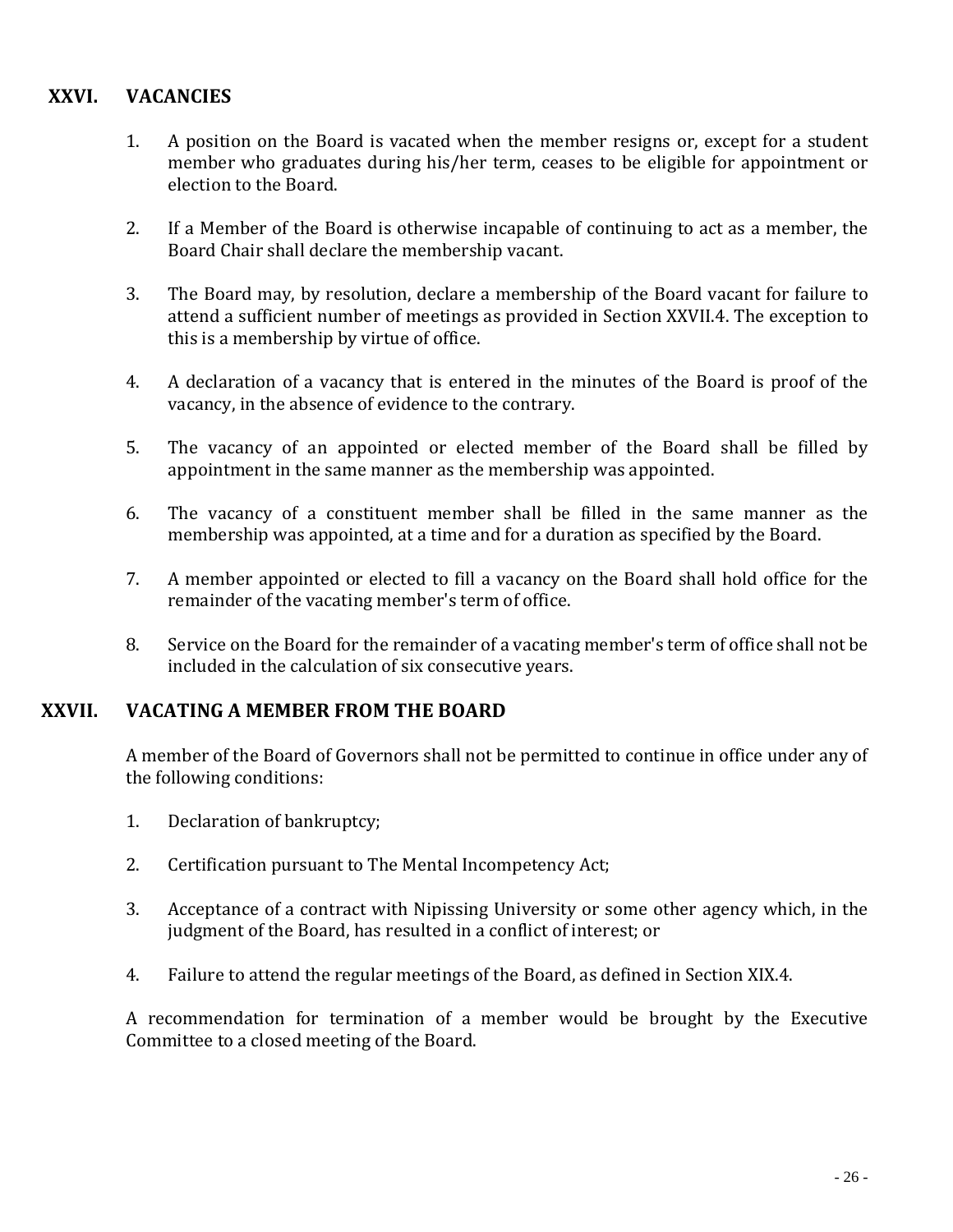## **XXVIII. INDEMNIFICATION**

## 1. Limitation of Liability

Except as otherwise provided in the Act, no director or officer for the time being of the corporation shall be liable for:

- a) the acts, receipts, neglects or defaults of any other director or officer or employee or for joining in any receipt or act for conformity;
- b) for any loss, damage or expense happening to the corporation through the insufficiency or deficiency of title to any property acquired by the corporation;
- c) for or on behalf of the corporation or for the insufficiency or deficiency of any security in or upon which any of the monies of or belonging to the corporation shall be invested;
- d) for any loss or damage arising from the bankruptcy, insolvency or tortuous acts of any person with whom any of the monies, securities or effects of the corporation shall be deposited; or
- e) for any loss occasioned by any error of judgment or oversight on his/her part or for any other loss, damage or misfortune which may happen in the execution of the duties of his/her office or in relation thereto; provided that nothing herein shall relieve any director or officer from the duty to act in accordance with the Act and regulations or from liability for any breach thereof.
- 2. Protection of Directors and Officers and Indemnification

Every member and Officer of the Board of Governors and every Officer of the University, and heirs, executors and administrators thereof, and estate and effects, respectively, from time to time and at all times, shall be indemnified and saved harmless out of the funds of the corporation, from and against:

- a) All damages costs, charges and expenses whatsoever which a Member or Officer sustains or incurs in or about any action, suit or proceeding which is brought, commenced or prosecuted against such above-named individual, for or in respect of any act, deed, matter or thing whatsoever, made, done or permitted by that individual in good faith, in or about the execution of the duties of office.
- b) All reasonable expenses which are incurred in good faith occasioned in the ordinary course of business for the corporation while acting in relation to the affairs of the University.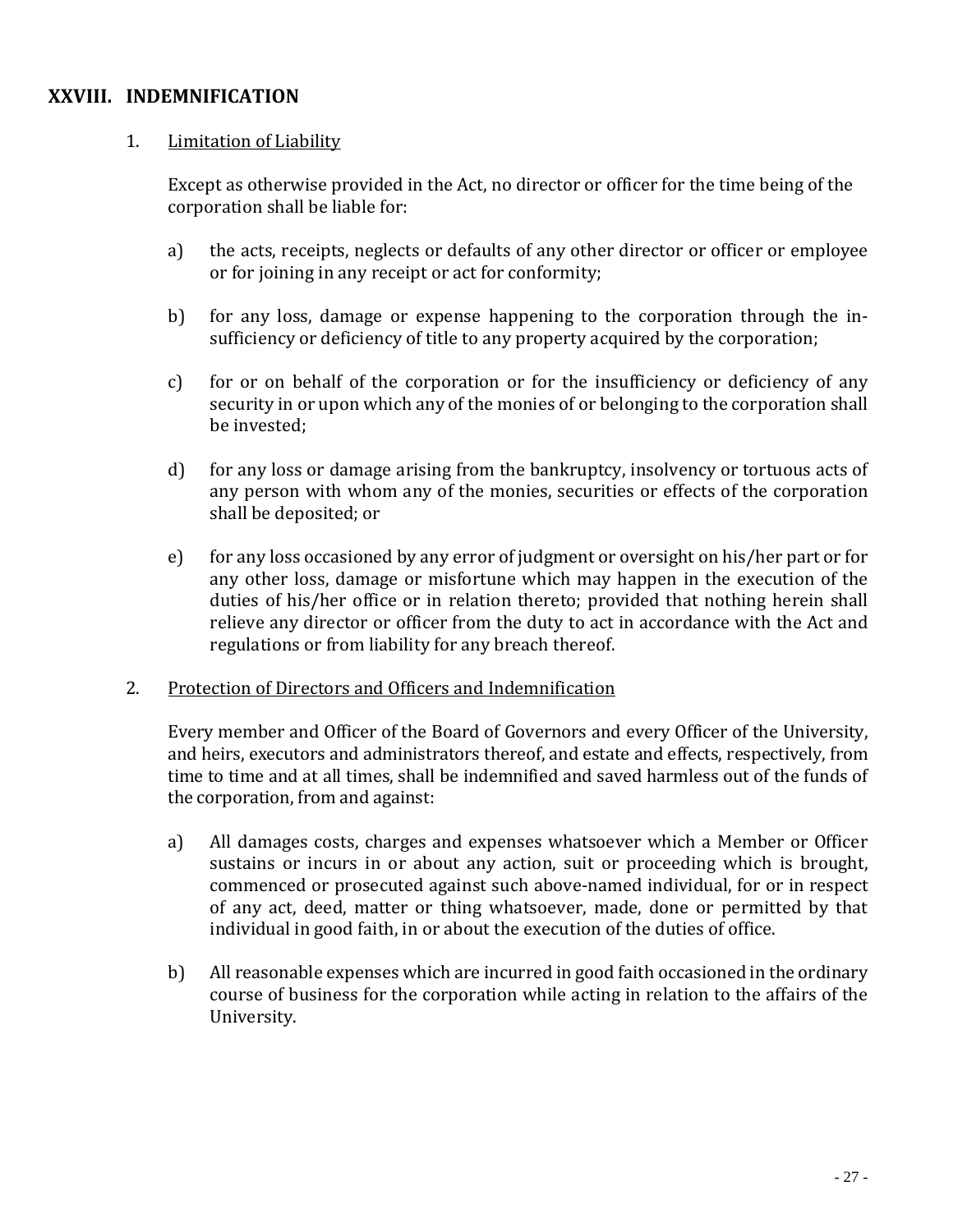| <b>Board Resolution 94-02-02</b> |                               |  |  |
|----------------------------------|-------------------------------|--|--|
| Revised 2002                     | – Board Resolution 02-06-02   |  |  |
| <b>Revised September 2006</b>    |                               |  |  |
| Revised 2007                     | - Board Resolution 2007-02-10 |  |  |
| Revised 2009                     | - Board Resolution 2009-05-02 |  |  |
| Revised 2011                     | - Board Resolution 2011-02-02 |  |  |
| Revised 2012                     | - Board Resolution 2012-05-04 |  |  |
| Revised 2013                     | – Board Resolution 2013-02-02 |  |  |
|                                  | – Board Resolution 2013-05-05 |  |  |
|                                  | - Board Resolution 2013-05-06 |  |  |
|                                  | - Board Resolution 2013-12-05 |  |  |
| Revised 2014                     | - Board Resolution 2014-02-04 |  |  |
|                                  | - Board Resolution 2014-05-07 |  |  |
| Revised 2017                     | - Board Resolution 2017-05-09 |  |  |
|                                  | - Board Resolution 2017-09-05 |  |  |
| Revised 2018                     | – Board Resolution 2018-03-03 |  |  |
| Revised 2020                     | - Board Resolution 2020-05-03 |  |  |
| Revised 2021                     | - Board Resolution 2021-06-03 |  |  |

\_\_\_\_\_\_\_\_\_\_\_\_\_\_\_\_\_\_\_\_\_\_\_\_\_\_\_\_\_\_\_\_\_\_\_\_\_\_\_\_\_\_\_\_\_\_\_\_\_\_\_\_\_\_\_\_\_\_\_\_\_\_\_\_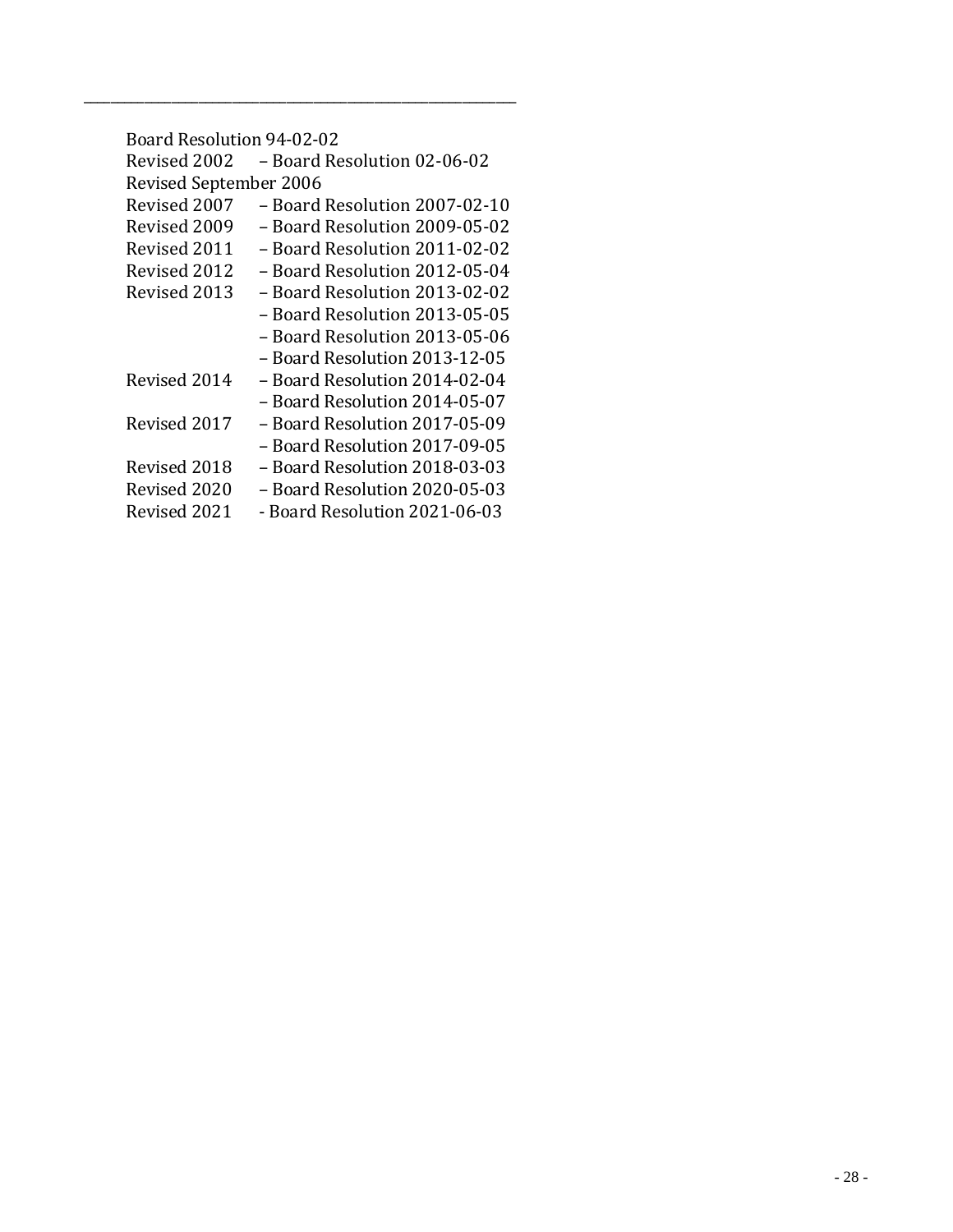## Appendix 1

## **GENERAL RULES OF PROCEDURE AT BOARD MEETINGS**

#### **I. ADJOURNMENT**

A motion to adjourn may be moved at any time. It is not debatable except if it is sought to adjourn to a time other than the regular meeting time, when discussion is permitted on that point only. The motion requires a simple majority and, if passed, the meeting ends; if rejected, business continues.

#### **II. AMENDMENT**

- 1. An amendment to a motion must fall within one of the following categories:
	- a) the deletion of certain words
	- b) the addition of certain words
	- c) the deletion of certain words and the substitution of others in their place
- 2. An amending motion which would nullify the main motion is not an amendment and cannot be introduced.
- 3. There cannot be more than two amendments before the meeting at one time. The second amendment must be an amendment of the first amendment. When an amendment has been accepted or rejected, another amendment may be introduced but only if it is different in purpose from the one previously defeated.
- 4. Voting is as follows:
	- a) on the amendment to the amendment or the second amendment
	- b) on the amendment
	- c) on the motion if amendments have been defeated or on the motion as amended if an amendment has carried

#### **III. GENERAL**

The following are examples of how procedures specified in Robert's Rules of Order Newly Revised (1984), shall prevail in special motions:

- 1. to adjourn debatable as to time only; majority vote required for adoption
- 2. to take a recess not debatable; majority vote required for adoption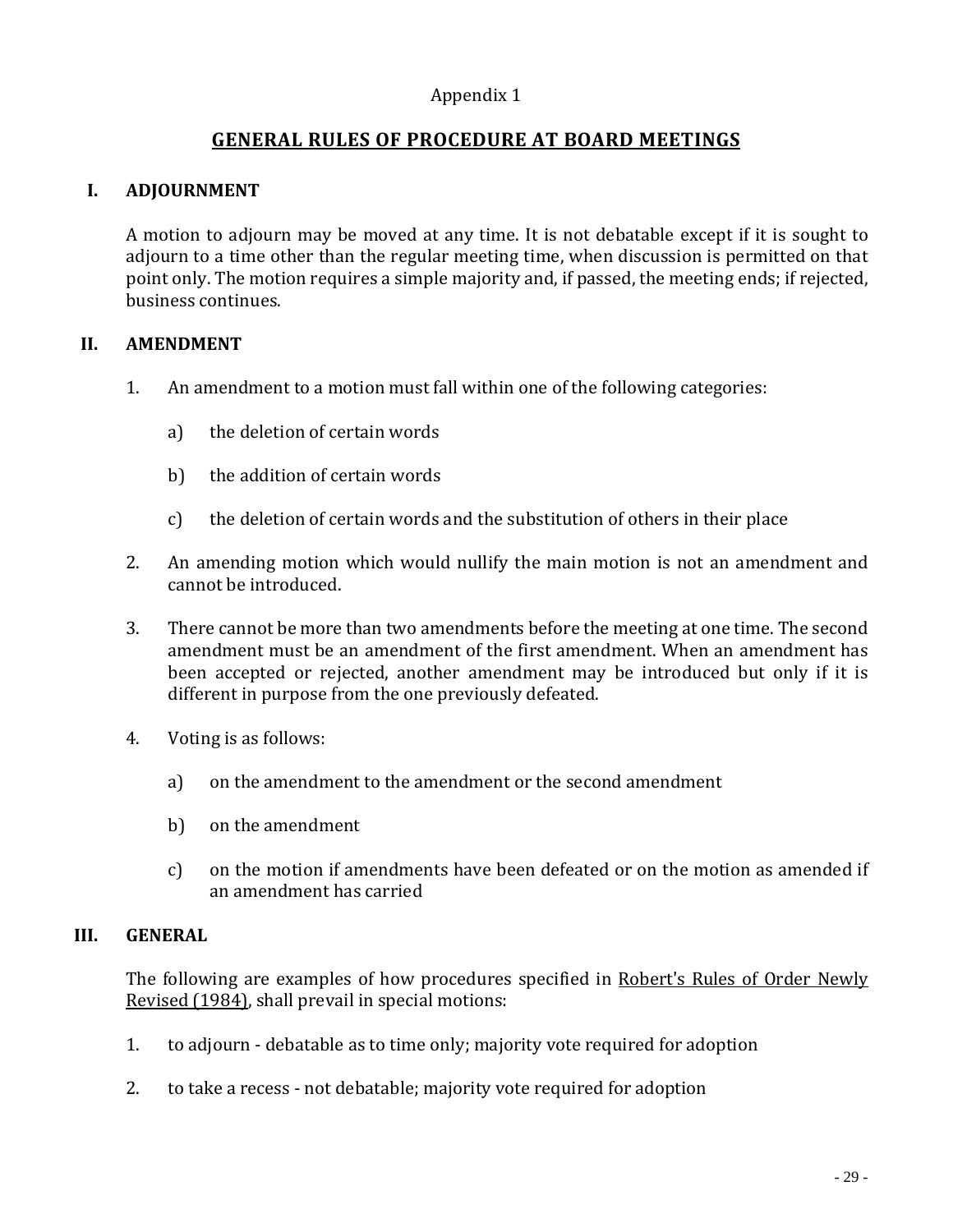- 3. to raise a point of order or a question of privilege personal not debatable; admissibility of question is ruled upon by the Chair of the Board
- 4. to lay on the table not debatable; majority vote required for adoption
- 5. to take from the table not debatable; majority vote required for adoption
- 6. to limit or extend the limits of debate on a pending question not debatable; two-thirds vote required for adoption
- 7. to postpone to a definite time applied to a pending question debatable as to merit of postponing only; majority vote required for adoption
- 8. to amend debatable; majority vote required for adoption.

#### **IV. MOTIONS**

A motion must be moved and seconded before the subject matter of the motion is open for debate.

## **V. POINT OF ORDER**

Only on a point of order or privilege can a member interrupt another member who is speaking (except that, with the consent of the speaker, questions may be asked). If a member feels that improper language has been used, irrelevant argument introduced or a rule or procedure broken, the member is entitled to "rise to a point of order", interrupting the speaker. The point of order must be stated definitely and concisely. The Chair of the Board shall decide without debate, though he/she may ask opinions. The Chair of the Board should state opinions authoritatively. This ruling may be appealed by any two members (one making the appeal and the other seconding it). If appealed, the Chair of the Board states his/her decision and the point of appeal and then puts the question which is not debatable: "Shall the decision of the Chair of the Board stand as the judgement of this meeting?" A simple majority determines the issue. This merely settles a point of procedure and is not a vote of confidence in the Chair of the Board.

#### **VI. QUESTION OF PRIVILEGE**

If a member feels that a statement reflects on his reputation or that of the Board, the committee or University, the Member is entitled to raise a "question of privilege". The procedure is the same as for a point of order.

## **VII. VOTING**

1. Each Member of the Board is entitled to one vote, subject to the provisions of (3) and (4) below. Unless otherwise provided, approval by a majority of the members voting or by consent without objection shall be sufficient to carry a motion.